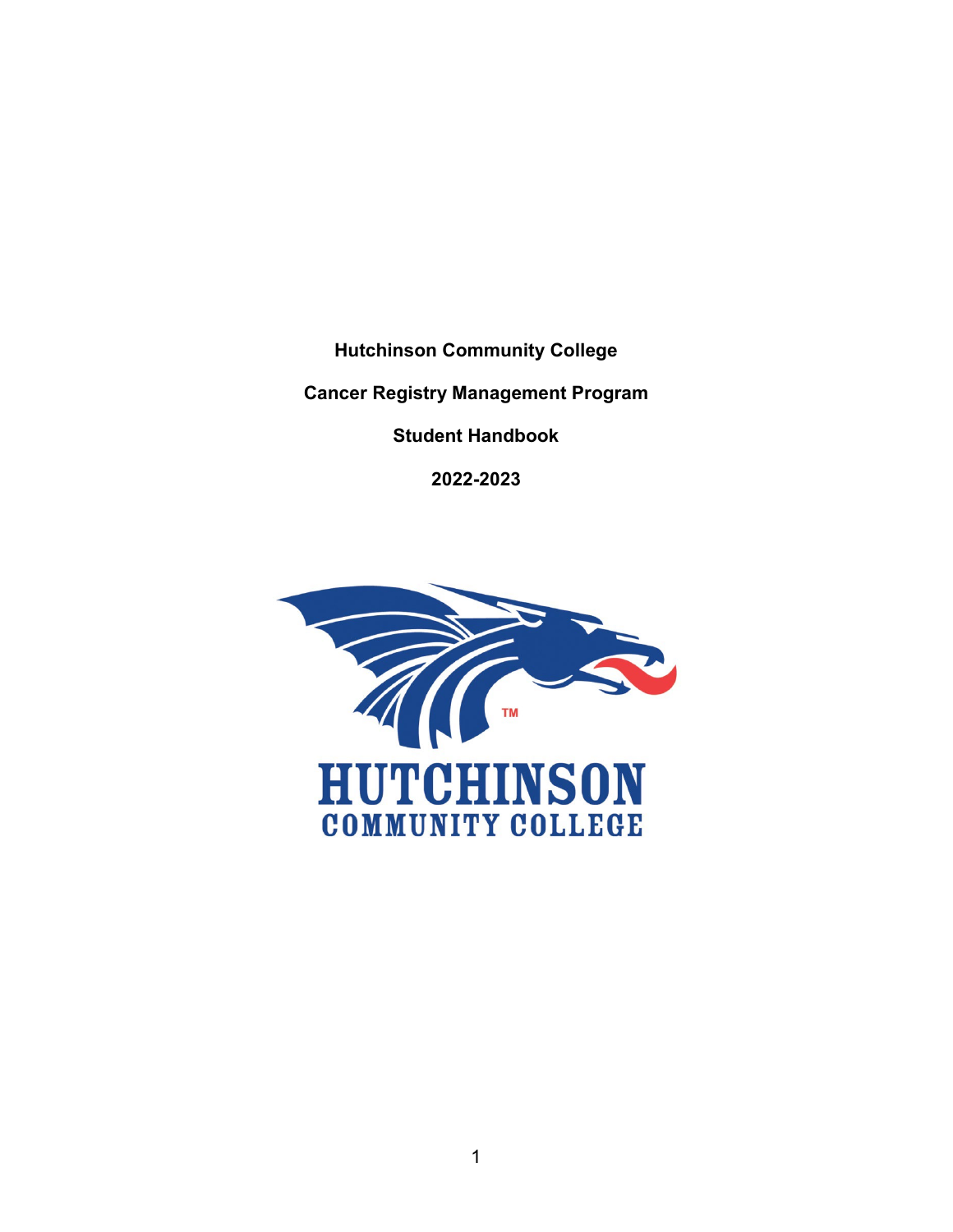# **Table of Contents**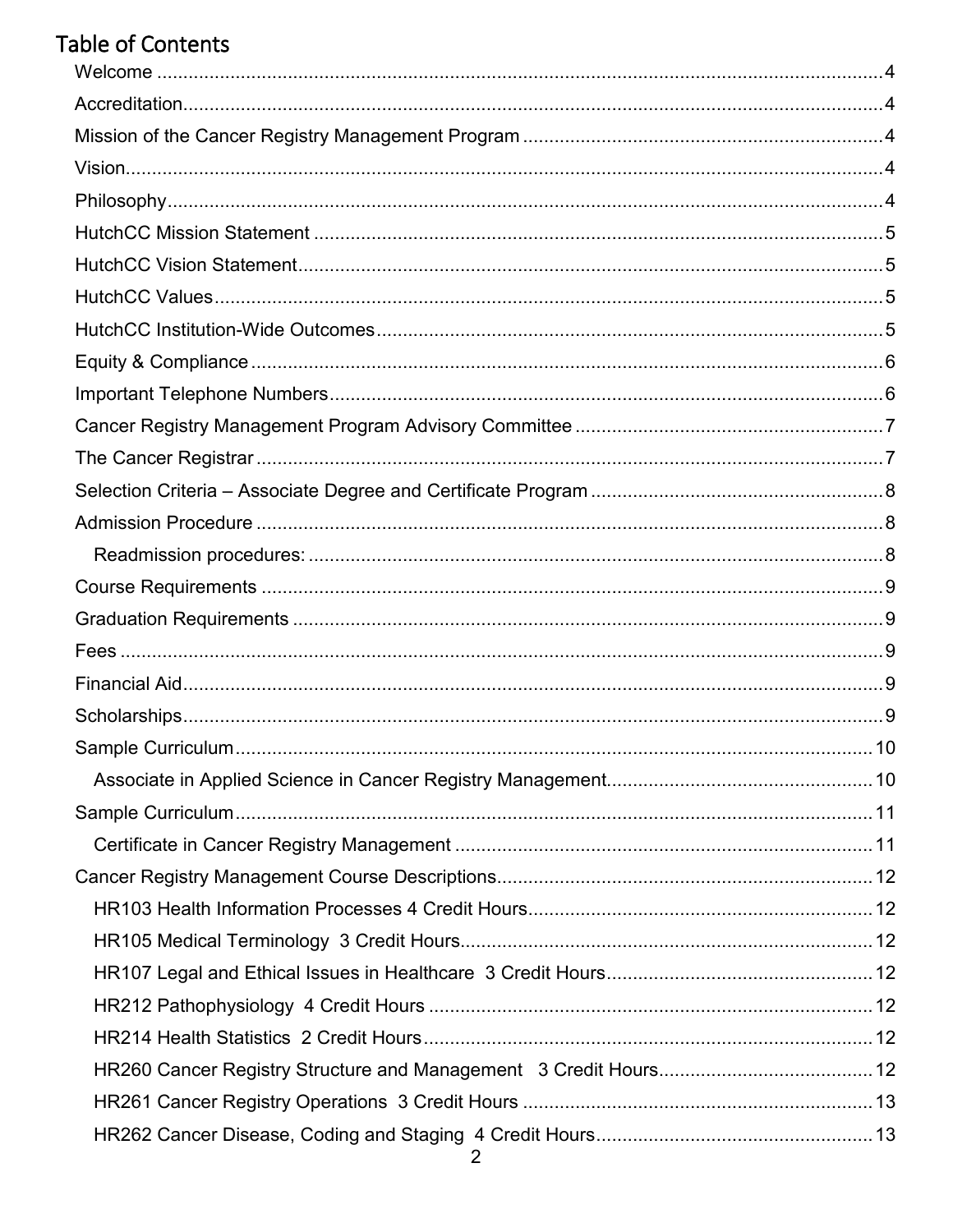| Hutchinson Community College Health Information Management Program 25 |  |
|-----------------------------------------------------------------------|--|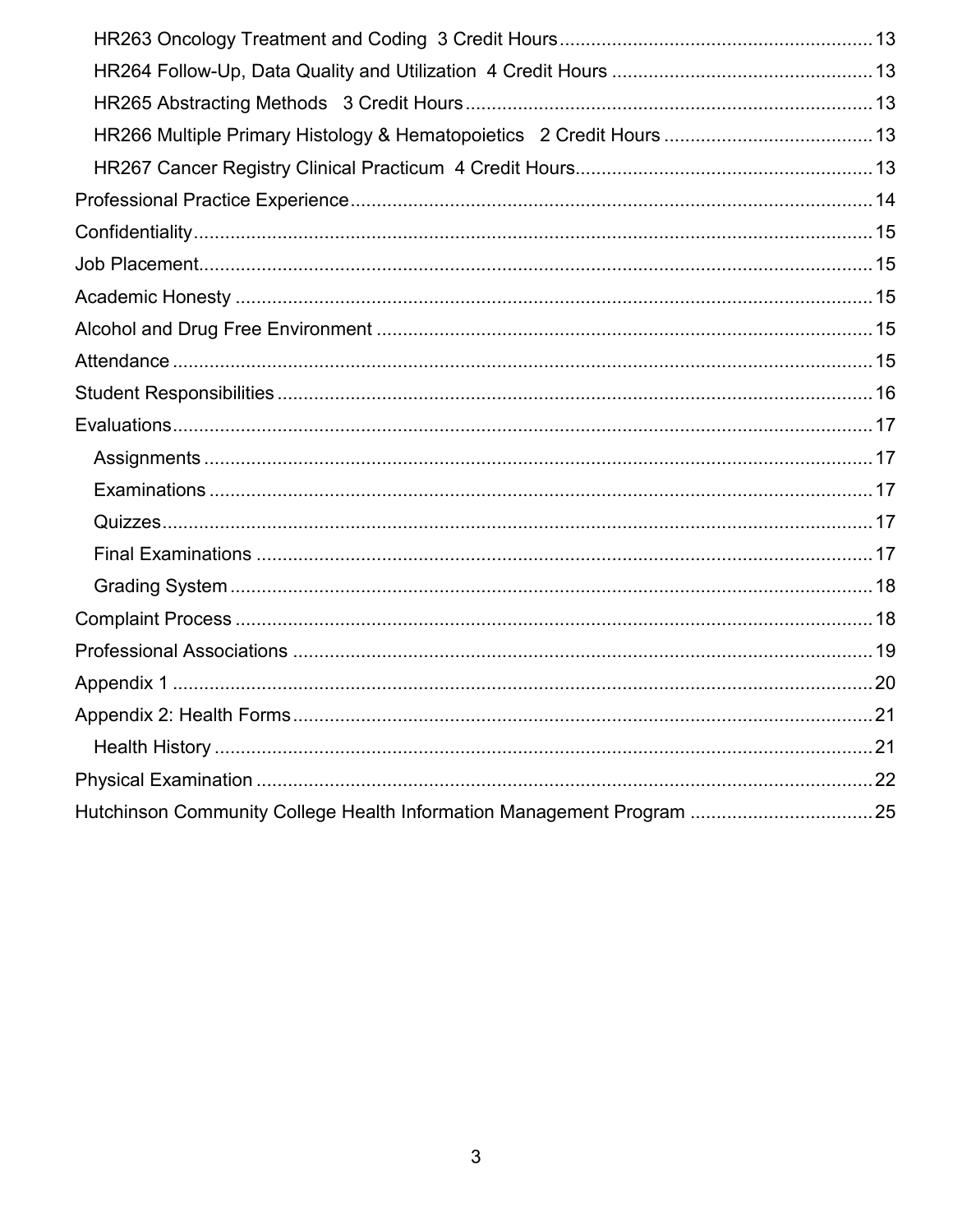#### **Welcome**

<span id="page-3-0"></span>Hutchinson Community College (HutchCC) is pleased to provide you with information regarding the Cancer Registry Management (CRM) Program. This handbook is designed to serve as a guide to information concerning the associate degree in Cancer Registry Management and the Cancer Registry Management certificate program and to student policies that are particular to these courses of study (hereafter known as "the Program"). The requirements given in this handbook apply to all students enrolled in the Program. The student should become familiar with and make plans to comply with these guidelines. Please feel free to discuss any questions or concerns with the instructors in the Program. Be sure to read through the entire handbook. This Handbook is available online at the HutchCC CRM website. All CRM students are subject to the policies in this Handbook.

#### **Accreditation**

<span id="page-3-1"></span>Hutchinson Community College is accredited by The Higher Learning Commission (HLC). The Cancer Registry Management program is accredited by the National Cancer Registrars Association (NCRA). The accreditation program, which includes both the setting and implementation of standards, is conducted by the NCRA FEPRC. The FEPRC is the administrative body for the accreditation of cancer registry management programs of formal education programs at the certificate and degree level, leading to the eligibility to apply for the Certified Tumor Registrar (CTR®) examination, throughout the United States and abroad.

#### **Mission of the Cancer Registry Management Program**

<span id="page-3-2"></span>The mission of the Hutchinson Community College Cancer Registry Management Program is to provide a student-centered, quality educational and online training experience to enhance the employment opportunities for all students and to fulfill a need for credentialed Cancer Registry Management professionals throughout our country.

#### **Vision**

<span id="page-3-4"></span><span id="page-3-3"></span>Develop tomorrow's leaders in Cancer Registry Management.

#### **Philosophy**

The Cancer Registry Management Program at Hutchinson Community College provides instruction and professional practice experiences to ensure students have the required knowledge, skills, and abilities to demonstrate excellence in their chosen field. The Cancer Registry Management Program staff is committed to providing the best possible learning environment for the student. Every effort will be made to meet the individual needs of the student within the framework of the college requirements and professional standards. Each student is expected to accept responsibility for his/her own education and to make full use of the learning opportunities offered by the College.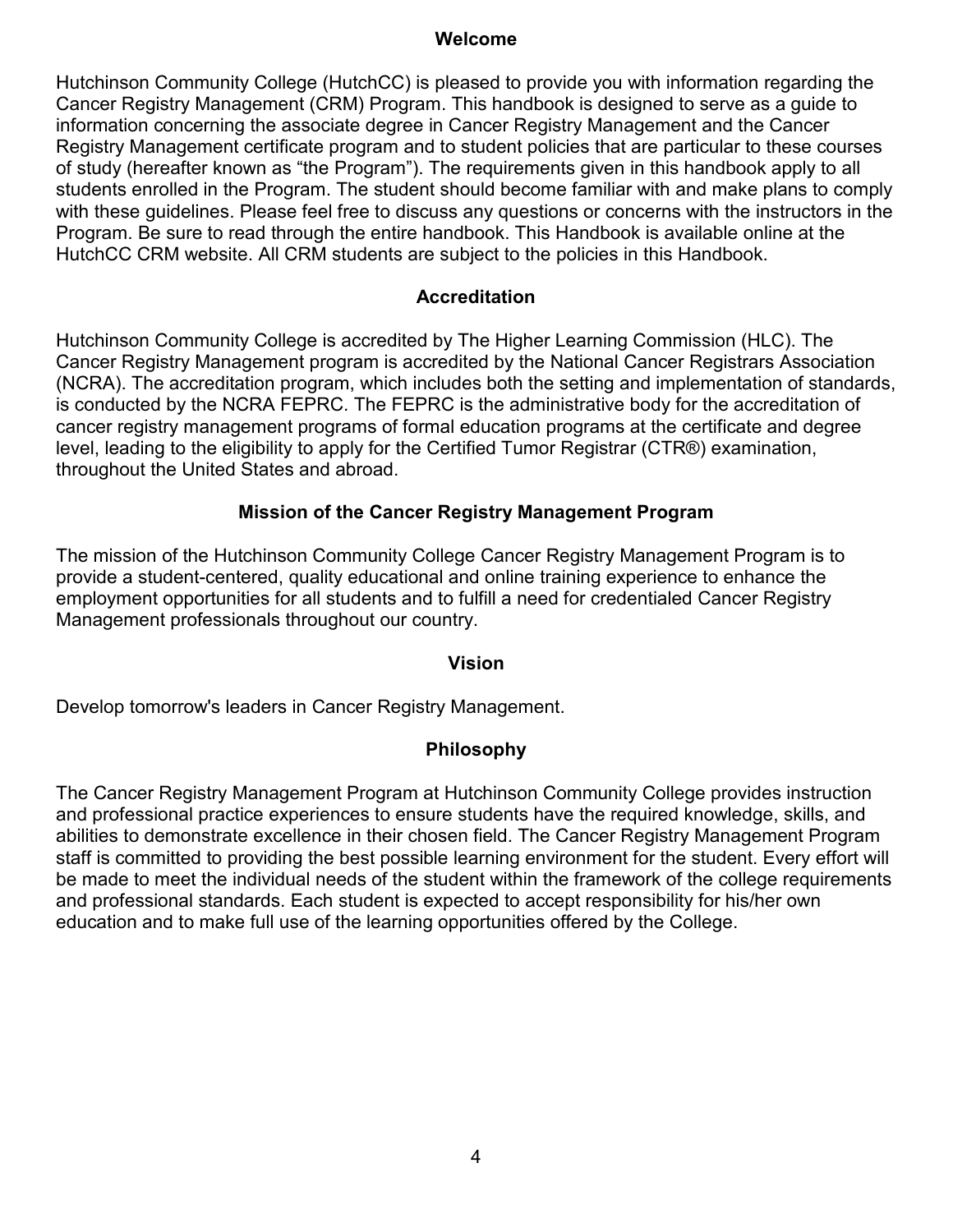# **HutchCC Mission Statement**

<span id="page-4-0"></span>Expanding the tradition of excellence in higher education through learning and collaboration.

# **HutchCC Vision Statement**

<span id="page-4-1"></span>Hutchinson Community College will be the premier, two-year Kansas educational institution, delivering accessible opportunities for learning, growth and improved quality of life.

# **HutchCC Values**

- <span id="page-4-2"></span>• Teaching and Learning – HutchCC empowers students and other stakeholders to develop abilities, talents, and skills while assessing outcomes, celebrating achievements, and encouraging lifelong learning.
- Integrity and Social Responsibility HutchCC contributes to the public good by demonstrating responsible institutional citizenship and treating people and organizations with equity, civility, and respect.
- Service and Collaboration HutchCC provides a dynamic environment of active internal and external partnerships embracing the potential for innovation.
- Diversity HutchCC celebrates the uniqueness of individuals, ideas, and forms of expression by supporting and listening to students and stakeholders.
- Tradition and Responsiveness HutchCC respects tradition while examining future-focused trends to predict how conditions will change, develop innovations, and meet the mission-driven needs of our students and stakeholders.

# **HutchCC Institution-Wide Outcomes**

- <span id="page-4-3"></span>I. Demonstrate the ability to think critically and make reasonable judgments by acquiring, analyzing, combining, and evaluating information.
- II. Demonstrate the skills necessary to access and manipulate information through various technological and traditional methods.
- III. Demonstrate effective communication through reading, writing, listening, and speaking.
- IV. Demonstrate effective interpersonal and collaborative skills.
- V. Demonstrate effective quantitative-reasoning and computational skills.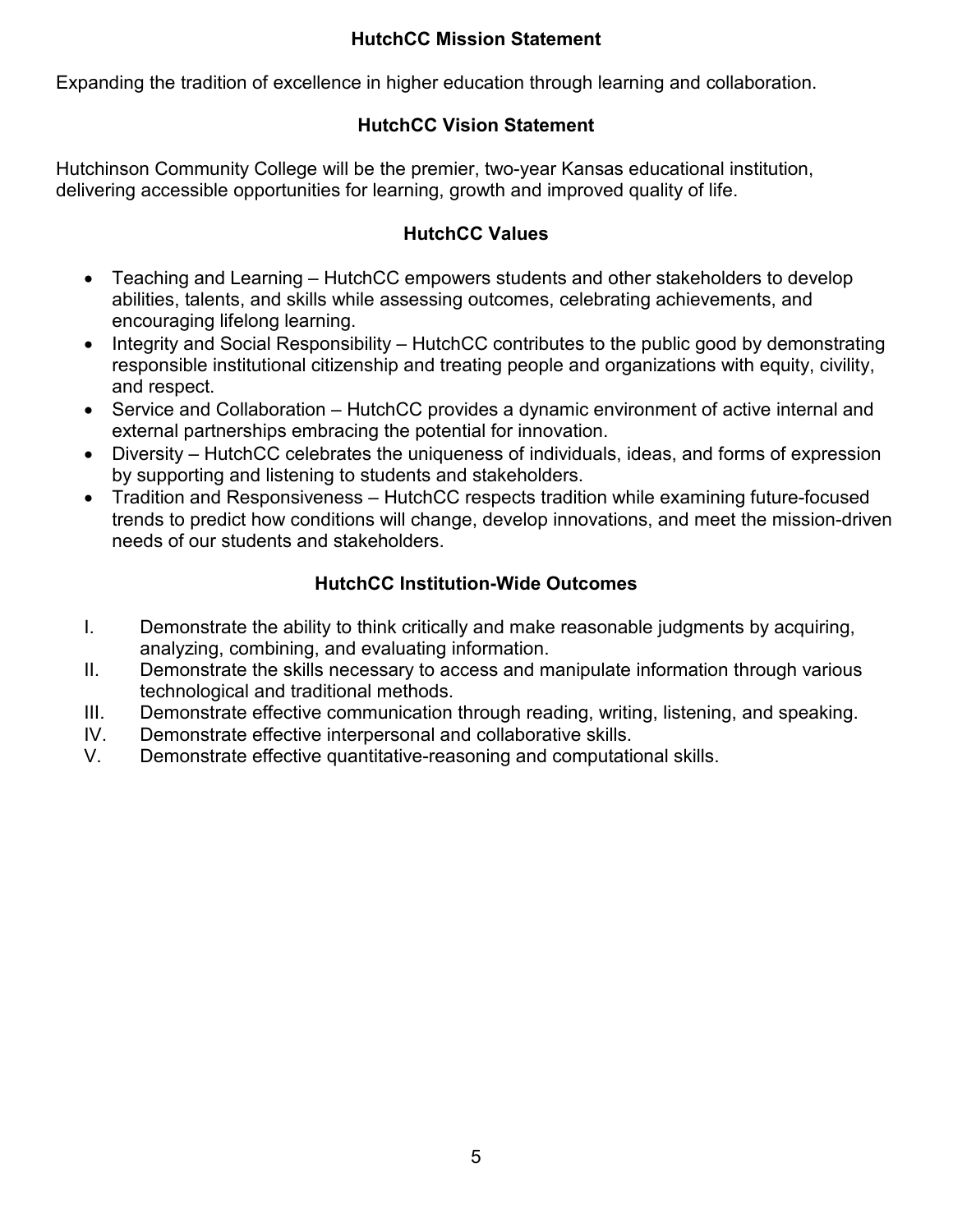# **Equity & Compliance**

<span id="page-5-0"></span>Hutchinson Community College does not discriminate on the basis of race, color, national origin, sex, disability, religion, age, military status, sexual orientation, or any other protected category under federal, state, or local law, or by college policy. The following person has been designated to monitor compliance and handle inquiries regarding the non-discrimination policies:

Bernadett Dillon

Academic Advisor

Title IX Coordinator

1300 North Plum

Hutchinson, KS 67501

Phone: (620) 728-8163

Email: DillonB@hutchcc.edu

Any student who has a documented learning and/or physical disability and wishes to access academic accommodations (per the 1973 Rehabilitation Act and the Americans with Disability Act) must contact the HutchCC Coordinator of Disability Services, at 665-3554, or Student Success Center, Parker Student Union. The student must have appropriate documentation on file before eligibility for accommodations can be determined.

## **Important Telephone Numbers**

<span id="page-5-1"></span>

| Name                    | Title                                     | <b>Telephone Number</b> |
|-------------------------|-------------------------------------------|-------------------------|
| Dr. Carter File         | President of the College                  | 620-665-3506 (ext.3506) |
| Dr. Cindy Hoss          | <b>Vice President of Academic Affairs</b> | 620-665-3507 (ext.3507) |
| <b>Christopher Lau</b>  | <b>Vice President of Student Services</b> | 620-665-3583 (ext.3583) |
| <b>Bernadett Dillon</b> | Academic Advisor/Title IX                 | 620-728-8163 (ext.8163) |
|                         | Coordinator                               |                         |
| <b>Bonnie Folkerts</b>  | CRM and HIM Program, Director             | 620-694-2455 (ext.2455) |
| Denise Lovell           | Instructor, CRM Program                   | 620-694-2468 (ext.2468) |
| <b>Becky Rice</b>       | Instructor, HIM Program                   | 620-694-2440 (ext.2440) |
| Cathy Diggs             | Clinical Coordinator, HIM Program         | 620-665-4946 (ext.4946) |
| <b>Annette Kershaw</b>  | Administrative Asst., HIM/Dept 1          | 620-694-2456 (ext.2456) |

HutchCC's long distance number is 800-289-3501 with the extension above.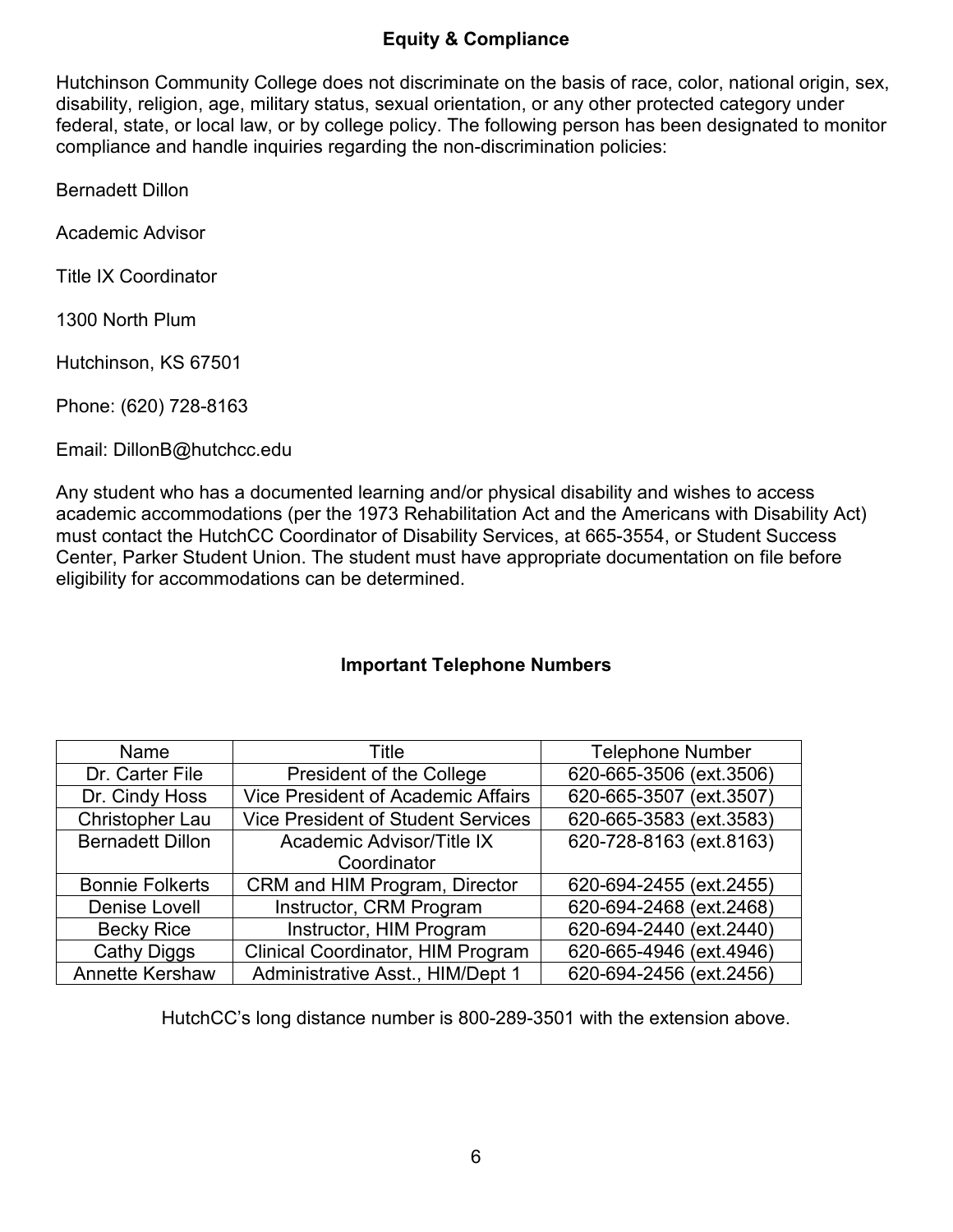# **Cancer Registry Management Program Advisory Committee**

<span id="page-6-0"></span>The Cancer Registry Management Program is under the umbrella of the Health Information Management Program. As such, the HIM Advisory Committee includes members from both the HIM and Cancer Program specialties since they are often members of the same organizational chart. These individuals are responsible for providing advice to the CRM program on current cancer registry management trends and needs of the community. They maintain a liaison function between the program and the cancer registry management professionals in the community. This group meets a minimum of twice per year. For a complete listing of current members, please inquire to one of your cancer registry management program instructors.

#### **The Cancer Registrar**

<span id="page-6-1"></span>The Cancer Registry Management program is designed for persons interested in pursuing a career that combines collection, analysis, and management of accurate and complete cancer data that can be used for cancer control and epidemiological research, public health program planning, and patient care improvement.

Cancer Registrars possess the clinical and technical knowledge and skills necessary to maintain components of the disease-related data collection systems consistent with medical, administrative, ethical, and legal and accreditation requirements of the health care delivery system. In all types of facilities, and in various locations within a facility, cancer registrars manage and analyze clinical cancer information for the purpose of processing, maintaining, compiling and reporting health information for research, quality management and improvement, facility planning and marketing, longterm follow up, cancer program development, cancer prevention and surveillance, survival data, compliance with reporting standards, evaluation of treatment results, and national cancer program accreditation.

This program provides instruction and professional practice experience to assist students in developing the technical skills necessary to become Cancer Registry Management professionals.

Student who successfully complete the Cancer Registry Management curriculum and pass 5-Core Competency exams with 70% or greater, are then eligible to apply to sit for the Certified Tumor Registrar (CTR®) Examination.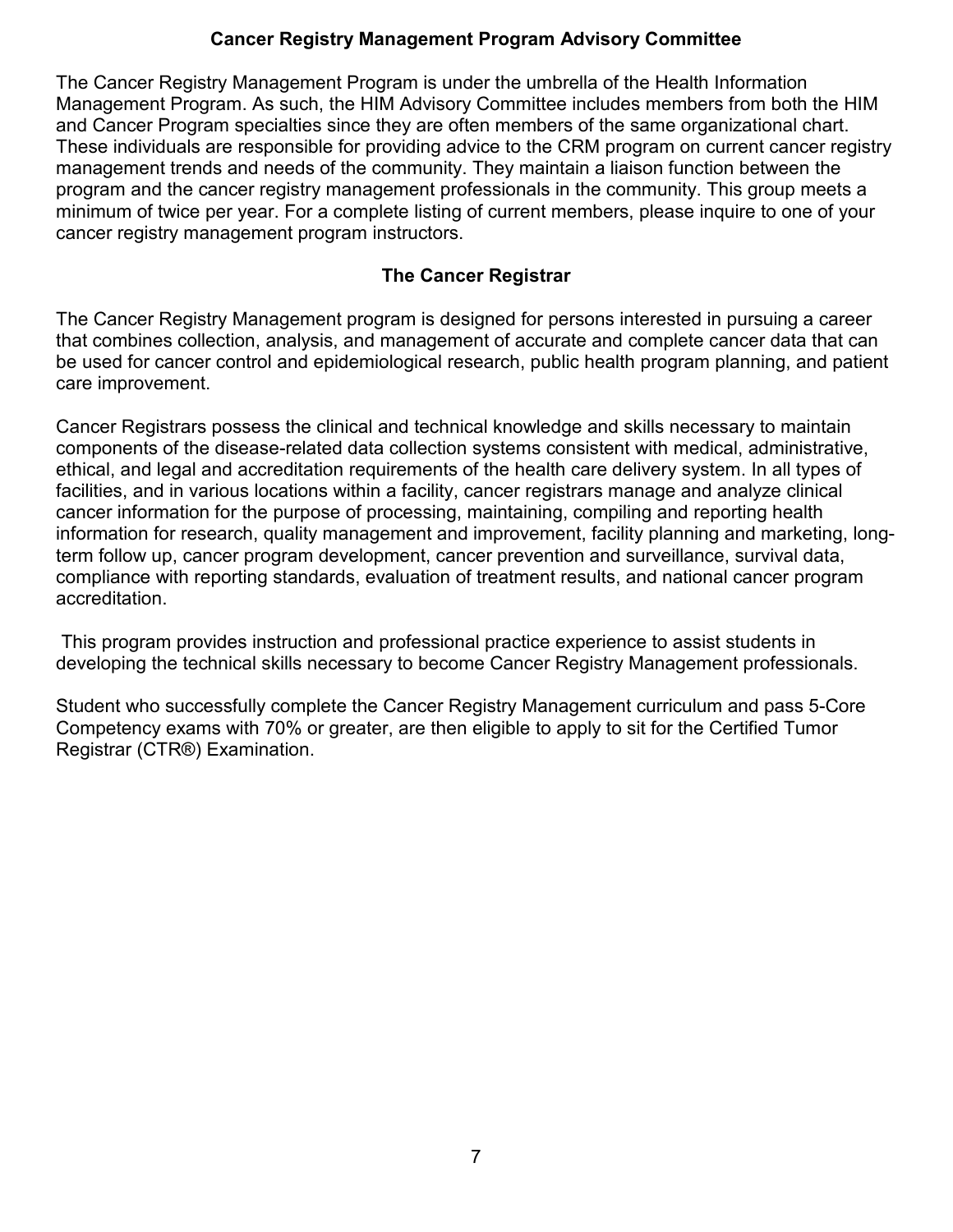# **Selection Criteria – Associate Degree and Certificate Program**

<span id="page-7-0"></span>In order to promote student success in the Cancer Registry Management Program and in the cancer registry management profession, the program follows Hutchinson Community College enrollment criteria established as such:

- a) High school graduation with a minimum cumulative grade point average of 2.5 on a 4.0 scale for the last two years of high school, or
- b) Minimum cumulative grade point average of 2.5 on a 4.0 scale for a minimum of twelve semester hours of college, or
- c) Satisfactory performance on the GED.

Consideration will be given to applicants who do not meet the selection criteria at the time of application. Students may be considered for provisional admission; however, the grade point requirement must be met by successful completion (grade point average of 2.5 on a 4.0 scale) of the first college semester (minimum 12 hours). Provisional admission of any student is considered on an individual basis.

Please refer to the College website for information about the admission process at **HutchCC** [Admissions](https://www.hutchcc.edu/apply-enroll) (https://www.hutchcc.edu/apply-enroll).

## **Admission Procedure**

- <span id="page-7-1"></span>1. [Submission of application to HutchCC](https://cms.hutchcc.edu/admapp/admapp.aspx) (https://cms.hutchcc.edu/admapp/admapp.aspx) and required official transcripts from high school and all colleges previously attended.
- 2. Submission of application to the [Cancer Registry Management](https://goo.gl/forms/ms4yWtWGJk5tsuus1) program (https://goo.gl/forms/ms4yWtWGJk5tsuus1).
- 3. It is the responsibility of the applicant to ensure that the documentation is complete.
- <span id="page-7-2"></span>4. No applicant will be considered until all required documentation has been submitted.

# **Readmission procedures:**

A student must reapply to the CRM program if:

- He/she has previously been admitted to the CRM program and there is a lapse in continuous enrollment for one fall and spring semester.
- He/she has been dismissed from the CRM program.

The student should submit the readmission form found in Appendix 1 and the CRM [application](https://goo.gl/forms/ms4yWtWGJk5tsuus1) (https://goo.gl/forms/ms4yWtWGJk5tsuus1). Final decision for readmission is made by the selection committee of the Cancer Registry Management Program Advisory Committee. (Appendix 1)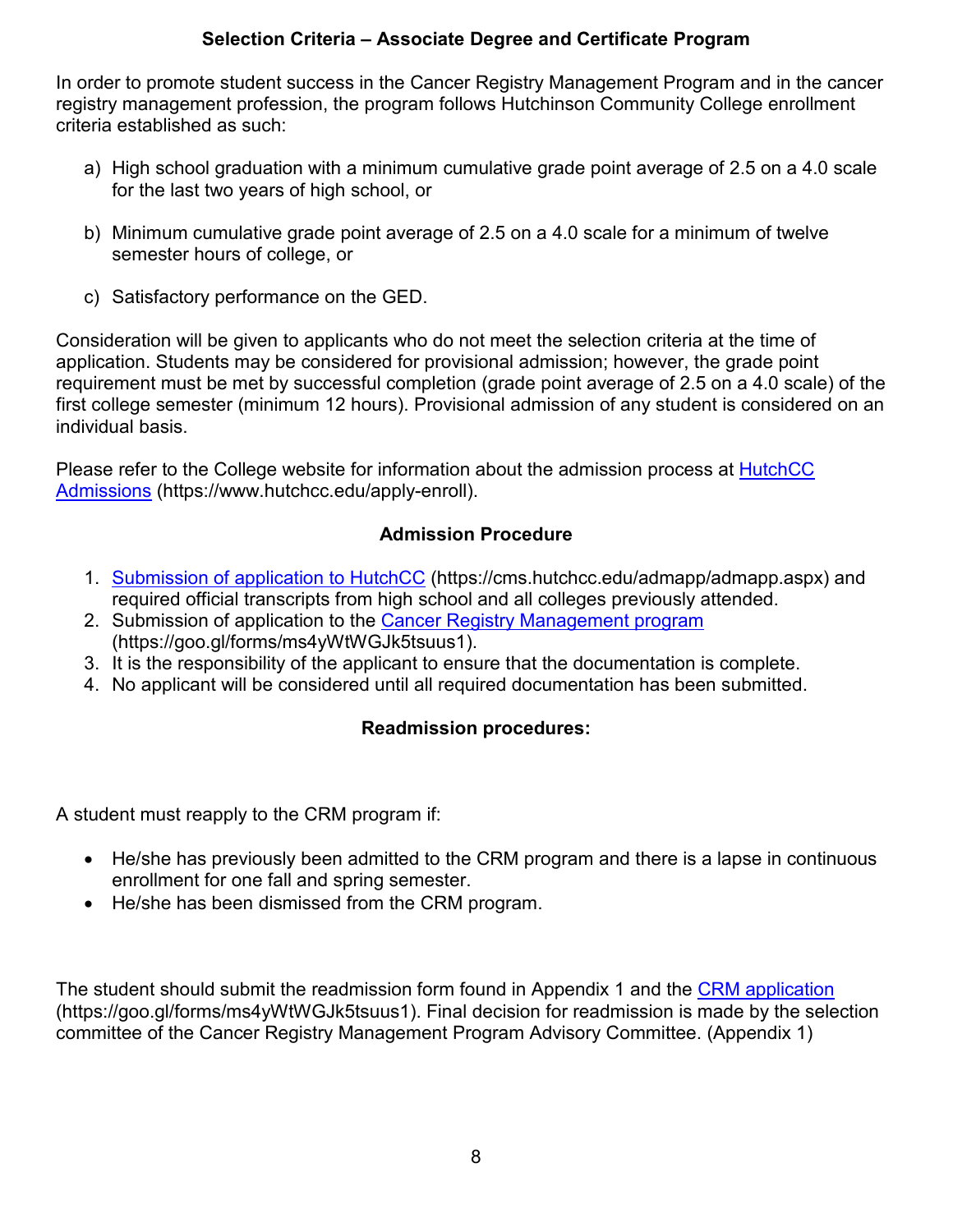#### **Course Requirements**

<span id="page-8-0"></span>All cancer registry management courses in all programs must be completed with a grade of "C" or better in order to progress to the next course and/or successfully complete any of the programs. Core courses include all classes designated with an "HR" at the beginning of the course number.

#### **Graduation Requirements**

<span id="page-8-1"></span>The specific course requirements for the Associate in Applied Science degree in Cancer Registry Management and the certificate in Cancer Registry Management are listed under "Curriculum" in this Handbook. Please review these with your advisor to make certain you have met all the requirements for graduation. Students are encouraged to view the degree audit in their DragonZone accounts to track graduation requirements.

#### **Fees**

<span id="page-8-2"></span>Please refer to the [college catalog](https://www.hutchcc.edu/cost-and-fees) (https://www.hutchcc.edu/cost-and-fees) for a current listing of tuition and fees.

#### **Financial Aid**

<span id="page-8-3"></span>Students with financial aid concerns are encouraged to talk with the [Financial Aid Office](https://www.hutchcc.edu/financial-aid) (https://www.hutchcc.edu/financial-aid).

#### **Scholarships**

<span id="page-8-4"></span>The Cancer Registry Management program participates in the scholarships program of the College. Speak with your advisor or visit [the Types of Aid webpage](https://www.hutchcc.edu/types-of-aid#scholarships) (https://www.hutchcc.edu/types-ofaid#scholarships) for more information.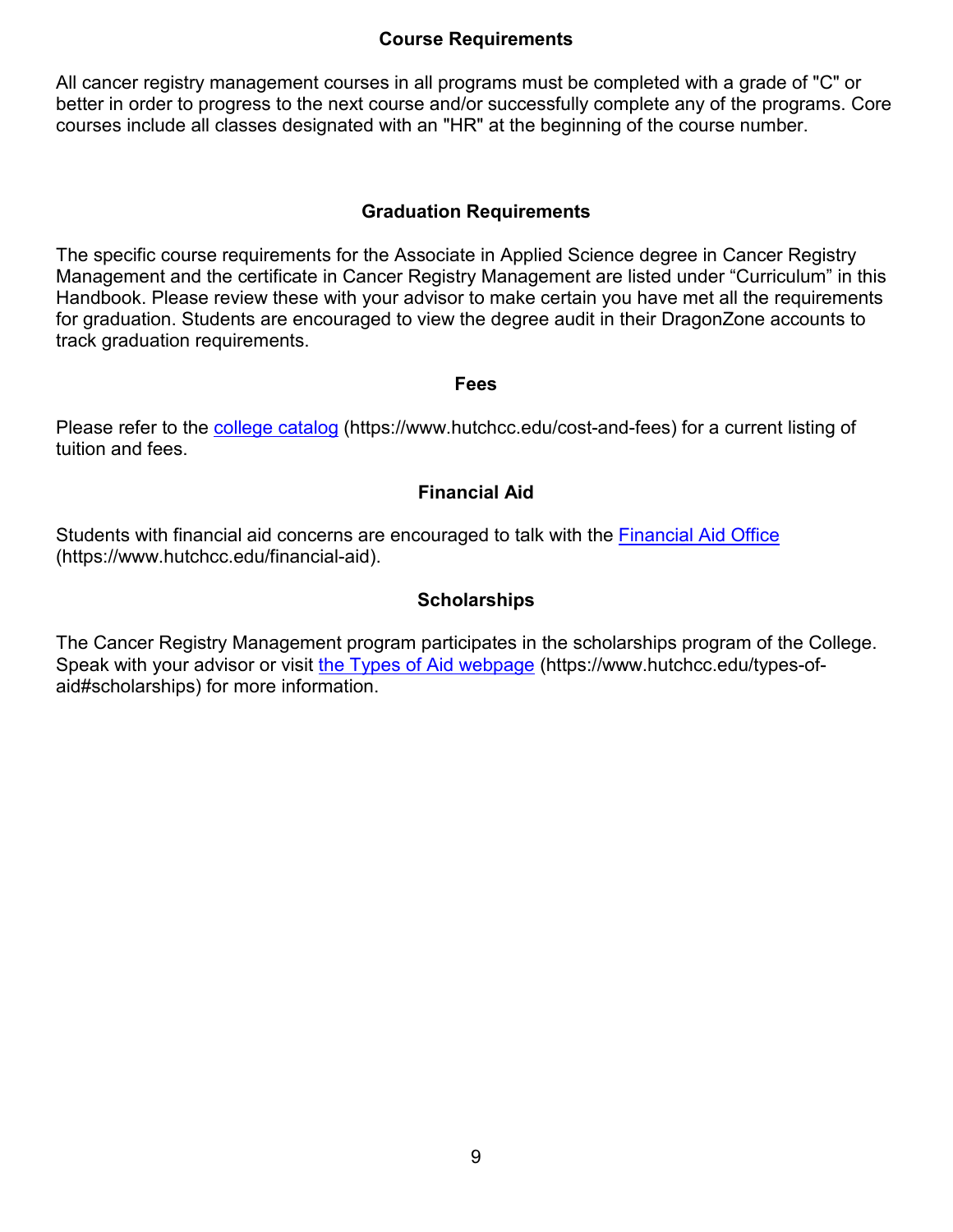# **Sample Curriculum**

# **Associate in Applied Science in Cancer Registry Management**

<span id="page-9-1"></span><span id="page-9-0"></span>

| <b>First Semester Courses</b>                 | <b>Credit Hours</b> |
|-----------------------------------------------|---------------------|
| <b>CS104 Computers in Healthcare</b>          |                     |
| <b>English Option</b>                         |                     |
| <b>HR105 Medical Terminology</b>              |                     |
| <b>Social Science Option</b>                  |                     |
| <b>BI100 Basic Concepts for Allied Health</b> |                     |

| <b>Second Semester Courses</b>                       | <b>Credit Hours</b> |
|------------------------------------------------------|---------------------|
| BI103 Human Anatomy and Physiology**                 |                     |
| <b>HR103 Health Information Processes</b>            |                     |
| HR107 Legal and Ethical Issues in Health Information |                     |
| <b>HR214 Health Statistics</b>                       |                     |

| <b>Third Semester Courses</b>                  | <b>Credit Hours</b> |
|------------------------------------------------|---------------------|
| HR212 Pathophysiology                          |                     |
| HR260 Cancer Registry Structure and Management |                     |
| <b>HR261 Cancer Registry Operations</b>        |                     |
| <b>IS104 Microcomputer Applications</b>        |                     |
| AL153 Pharmacology                             |                     |

| <b>Fourth Semester Courses</b>                    | <b>Credit Hours</b> |
|---------------------------------------------------|---------------------|
| HR262 Cancer Disease, Coding and Staging          |                     |
| HR263 Oncology Treatment and Coding               |                     |
| HR264 Follow-Up Data Quality and Utilization      |                     |
| <b>HR265 Abstracting Methods</b>                  |                     |
| HR266 Multiple Primary Histology & Hematopoietics |                     |

| <b>Spring, Summer or Fall Semester</b>   | <b>Credit Hours</b> |
|------------------------------------------|---------------------|
| HR267 Cancer Registry Clinical Practicum |                     |

#### **Total Hours 63 hours**

\*\*Students must meet the prerequisite for BI103 Human Anatomy and Physiology – either College Biology or BI100 Basic Concepts for Allied Health Students. Students who take BI100 must receive a C or better in the class to proceed to BI103 Human Anatomy and Physiology.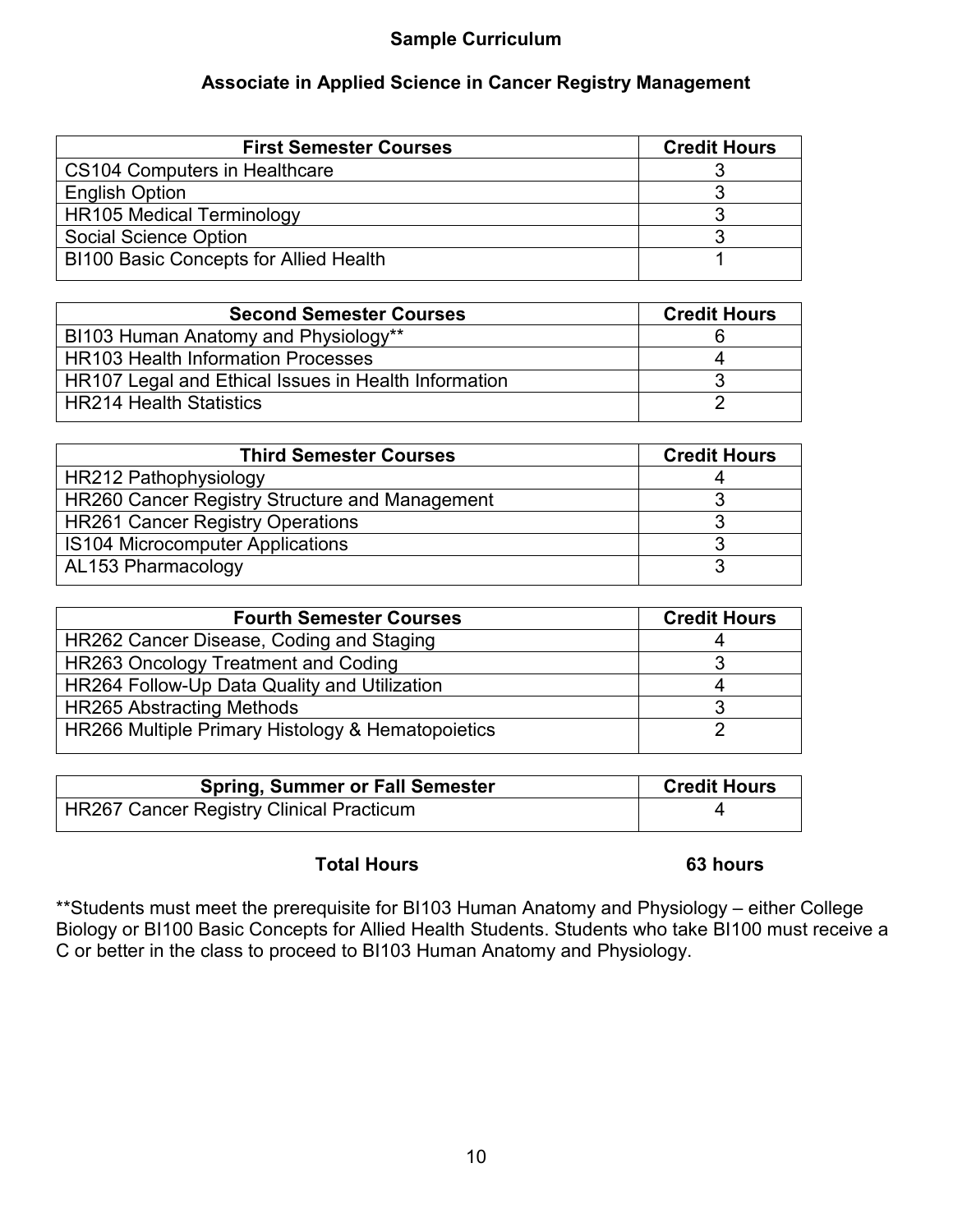# **Sample Curriculum**

# **Certificate in Cancer Registry Management**

<span id="page-10-1"></span><span id="page-10-0"></span>

| Prerequisites*                       | <b>Credit Hours</b> |
|--------------------------------------|---------------------|
| BI103 Human Anatomy and Physiology** |                     |
| CS104 Computers in Healthcare        |                     |
| <b>HR105 Medical Terminology</b>     |                     |

| <b>Cancer Registry Specific Courses</b>           | <b>Credit Hours</b> |
|---------------------------------------------------|---------------------|
| HR260 Cancer Registry Structure and Management    | 3                   |
| <b>HR261 Cancer Registry Operations</b>           |                     |
| HR262 Cancer Disease, Coding and Staging          |                     |
| HR263 Oncology Treatment and Coding               | 3                   |
| HR264 Follow-Up Data Quality and Utilization      |                     |
| <b>HR265 Abstracting Methods</b>                  | ິ                   |
| HR266 Multiple Primary Histology & Hematopoietics |                     |
| <b>HR267 Cancer Registry Clinical Practicum</b>   |                     |
|                                                   |                     |

#### **Total Hours 38 hours**

\*\*Students must meet the prerequisite for BI103 Human Anatomy and Physiology – either College Biology or BI100 Basic Concepts for Allied Health Students. Students who take BI100 must receive a C or better in the class to proceed to BI103 Human Anatomy and Physiology.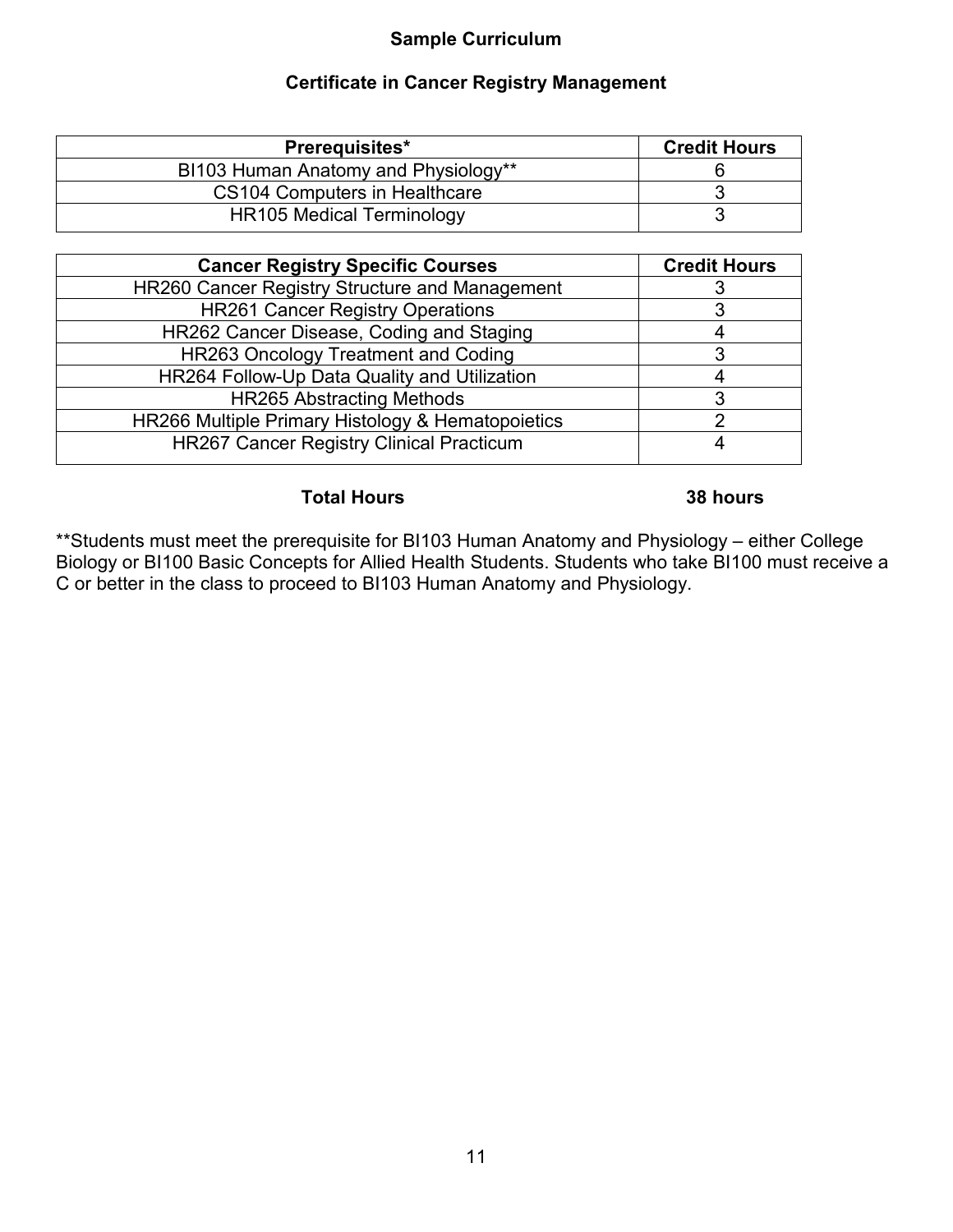#### **Cancer Registry Management Course Descriptions**

#### <span id="page-11-1"></span><span id="page-11-0"></span>**HR103 Health Information Processes 4 Credit Hours**

Introduction to the health care field and health records with emphasis on the roles of health professionals, functions of the health information department, content and analysis of health records in a variety of health care settings and storage and retrieval of health information and common registries.

#### <span id="page-11-2"></span>**HR105 Medical Terminology 3 Credit Hours**

Elements of medical language including common abbreviations. Emphasis is placed on spelling, pronunciation, correct usage, and meaning relating to body systems, medical science, and medical specialties.

## <span id="page-11-3"></span>**HR107 Legal and Ethical Issues in Healthcare 3 Credit Hours**

Introduction to the U.S. legal system, laws and ethical issues and how they relate to healthcare.

# <span id="page-11-4"></span>**HR212 Pathophysiology 4 Credit Hours**

Etiologies, signs, symptoms, courses and complications of diseases, and the modern practices of diagnosis and treatment.

Prerequisites: HR105, BI103, or department consent

## <span id="page-11-5"></span>**HR214 Health Statistics 2 Credit Hours**

Health data collection including acceptable terminology, computational methodology and display of health data used in healthcare statistics.

# <span id="page-11-6"></span>**HR260 Cancer Registry Structure and Management 3 Credit Hours**

Description: Emphasize the purpose of cancer registration, cancer data collection, registry management, and ethics.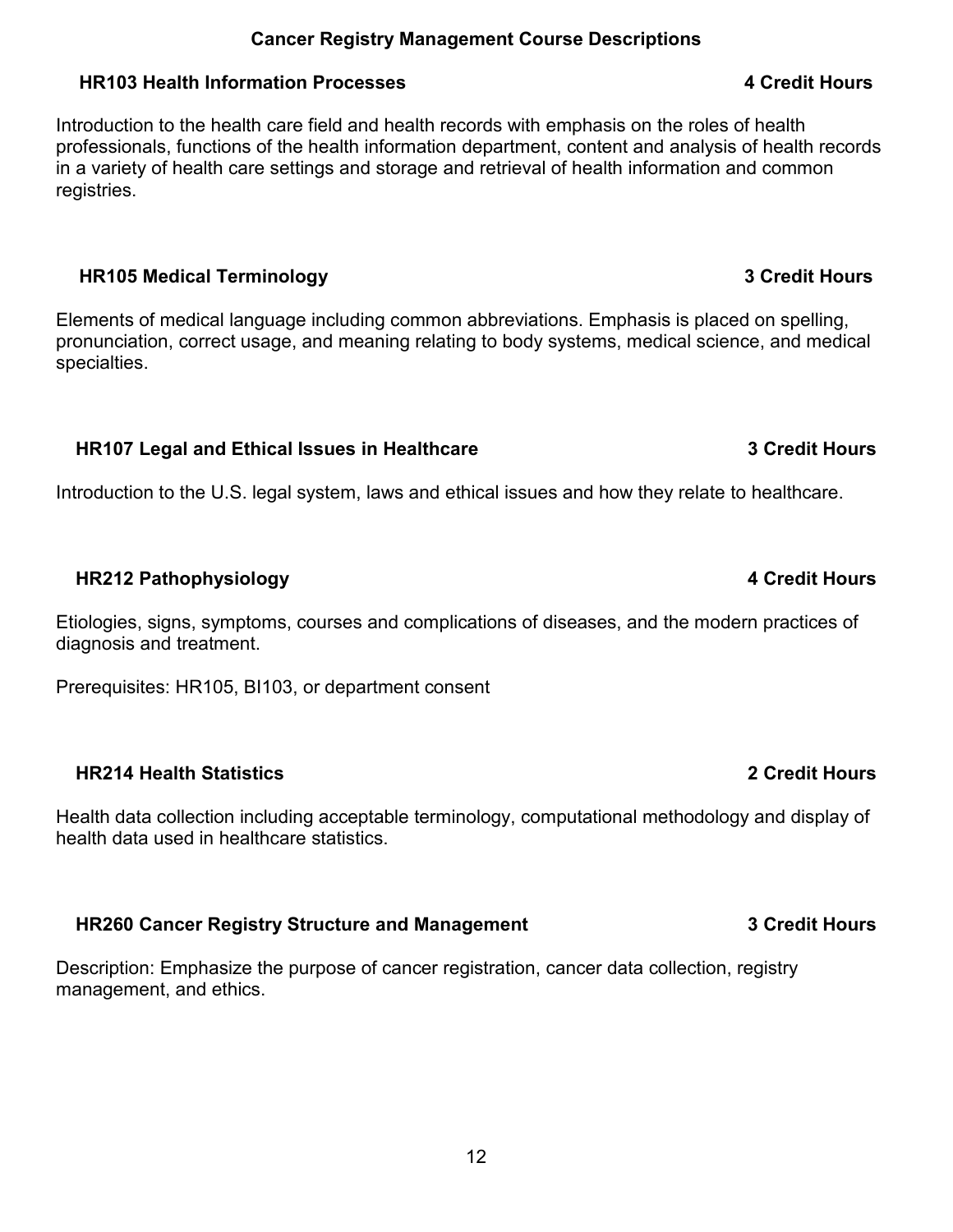#### 13

#### <span id="page-12-0"></span>**HR261 Cancer Registry Operations 3 Credit Hours**

Description: Overview of the systematic processes used in the daily operations of a cancer registry

#### <span id="page-12-1"></span>**HR262 Cancer Disease, Coding and Staging 4 Credit Hours**

Description: Study of the development and spread of the many types of cancer, classifying tumors utilizing globally recognized codes, and instruction on references used to assign codes for topography, morphology, and extent of disease.

# <span id="page-12-2"></span>**HR263 Oncology Treatment and Coding 3 Credit Hours**

Description: Overview of oncology treatment and coding including nomenclature and classification systems.

# <span id="page-12-3"></span>**HR264 Follow-Up, Data Quality and Utilization 4 Credit Hours**

Description: Cancer patient follow-up methodology and processes used to obtain follow-up cancer information regarding disease status, recurrence information, subsequent treatment, and development of subsequent primary cancers.

## <span id="page-12-4"></span>**HR265 Abstracting Methods 3 Credit Hours**

Description: Overview of principles and application of cancer registry with practice abstracting the major primary sites, defining abstract areas, assigning information appropriately within the abstract, identifying reports containing specific information for abstracting, and reviewing current software applications used in cancer registry management.

## <span id="page-12-5"></span>**HR266 Multiple Primary Histology & Hematopoietics 2 Credit Hours**

Description: General and site-specific coding rules for determining the number of primary diagnoses in the presence of multiple tumors and/or histologic types including rules governing the abstracting and coding of hematopoietic and lymphoid neoplasms.

## <span id="page-12-6"></span>**HR267 Cancer Registry Clinical Practicum 4 Credit Hours**

Supervised hands-on learning experience in all aspects of cancer registry organization and operations with credentialed cancer registry management practitioners in an approved facility emphasizing acting independently, practicing professionalism, applying cancer information management theory to cancer registry practices and standards and performing all facets of coding and abstracting of cancer data, data collection, follow-up processes, and quality assurance activities.

Prerequisite: Successful completion of remaining Cancer Registry program classes. Enrollment is only by approval of Advisor.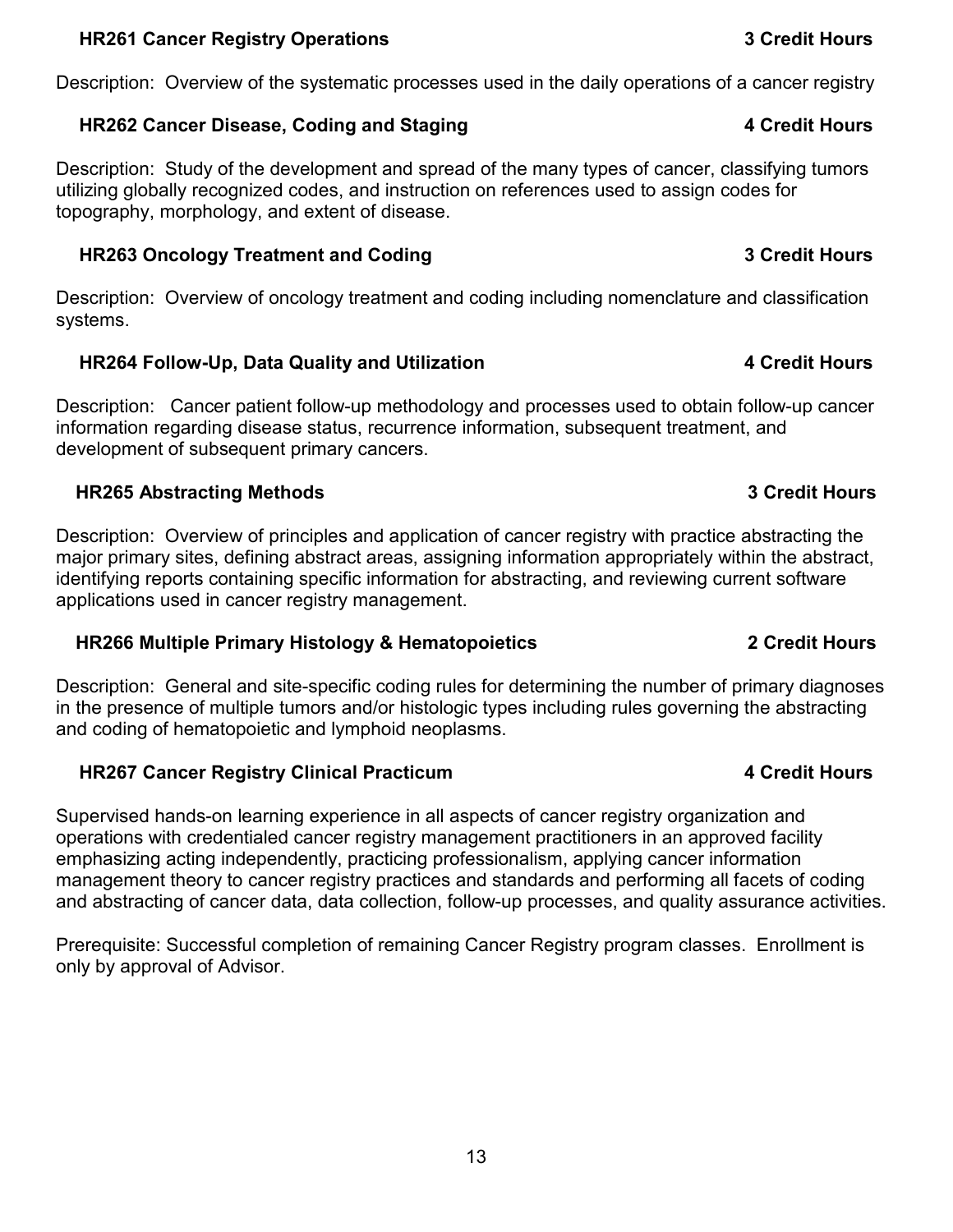#### **Professional Practice Experience**

<span id="page-13-0"></span>The Cancer Registry Clinical Practicum course is a supervised learning experience at an affiliated facility designed to give the student meaningful experience in applying the principles and theories learned in lecture and application courses. Written assignments and evaluations are required in the course. Students may be required to locate a healthcare facility in their local area for their professional practice experience. During these periods the student will have the opportunity to integrate theory and practice under close supervision of a Certified Tumor Registrar (CTR). Additionally, students are responsible for preparing a written report. Students will be provided a packet of materials at the time of their professional experience.

Before the student begins his/her Professional Practice Experience (PPE), he/she will be required to submit a completed Health Form. Students may not assume the responsibility or take the place of employees of any of the professional practice sites. Travel and other expenses incurred are the responsibility of the student. If a student is injured, before arriving at the professional practice site, during the professional practice experience or after leaving the professional practice site he/she will be responsible for any medical care provided.

The student has the responsibility to abide by the policies and procedures of the professional practice site concerning rules and regulations; clean his/her own work area before leaving the department, no matter what the time might be; and be professional at all times. The student is required to dress appropriately/professionally for the professional practice site. Specific information regarding a dress code is included in your professional practice materials. The student is provided with a name badge that must be worn while at the professional practice site. Students are responsible for paying for any duplicate name badges.

Drug and alcohol abuse: Some facilities will require drug testing before students are allowed to attend a professional practice experience. A suspicion of alcohol or drug use may require immediate testing. If a student is asked to take a drug or alcohol test and refuses, the student will be immediately dismissed from the course without refund or recourse. A positive drug test will result in dismissal from the program. Possession, use or distribution of alcohol or controlled substances at the professional practice site will result in immediate dismissal from the course without refund or recourse and immediate dismissal from the program. Please refer to [the college policy](http://www.hutchcc.edu/catalog/policy/?id=36) (https://www.hutchcc.edu/catalog) for more information.

Background Checks: The Cancer Registry Management program requires a background check be performed on all staff and students working at a professional practice facility. Students are responsible for any costs incurred due to background checks. If a negative result is returned from the background check the student may not be able to complete the professional practice experience. Background checks on all students are completed at the beginning of the Cancer Registry Clinical Practicum course.

If a student is dismissed from a clinical site for any reason, he/she may be dismissed from the class, thereby receiving a failing grade in the course. The student may also be dismissed from the program.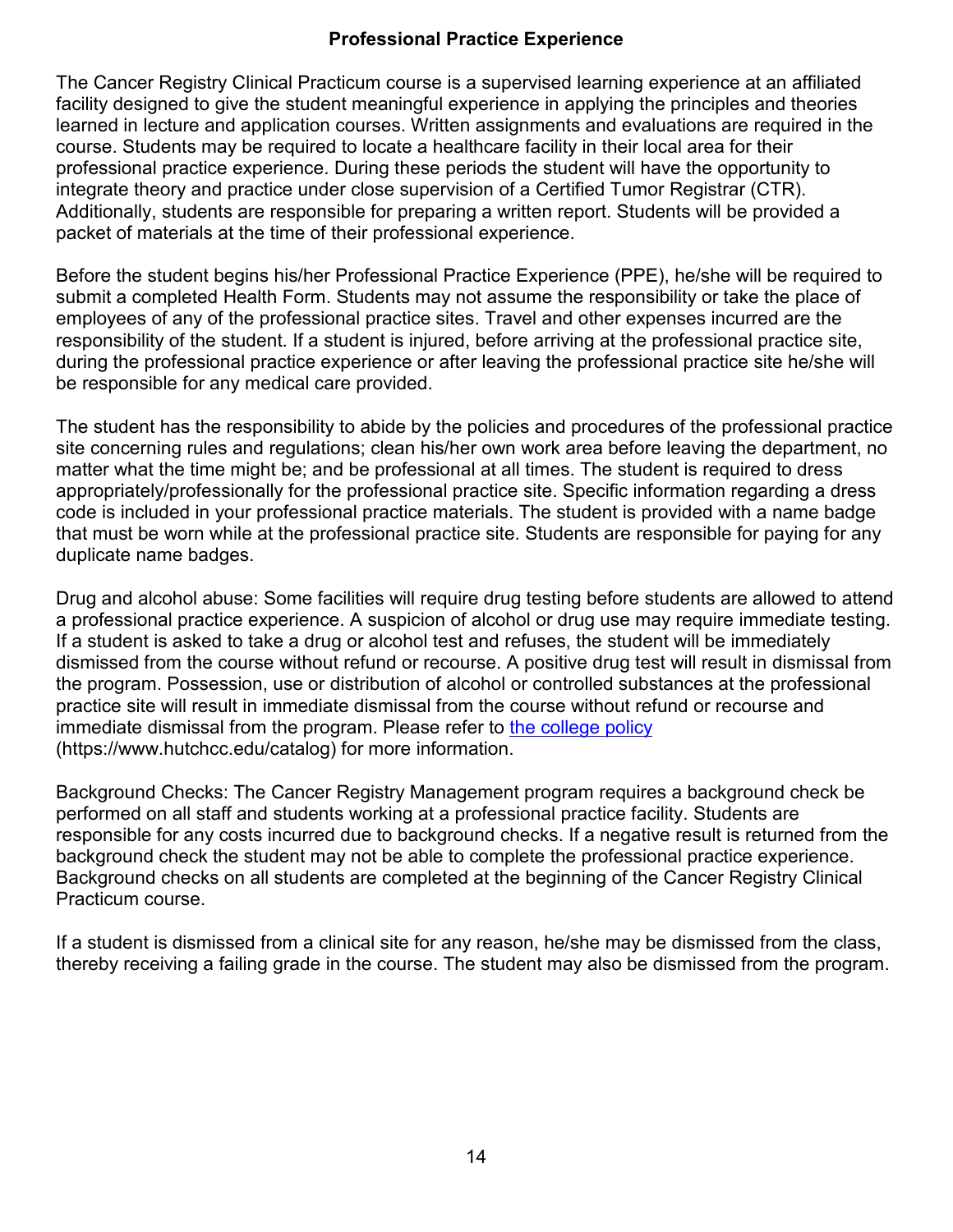# **Confidentiality**

<span id="page-14-0"></span>All information contained in a patient's medical or health record is confidential. Information obtained during application courses and professional practice experiences that pertain to patients, physicians or hospital business is confidential and must not be disclosed to unauthorized individuals including family and friends. Such information is discussed only to complete required assignments. Protecting the confidential information from unauthorized individuals includes proper handling of the medical records used in class, laboratory and at professional practice sites. They should never be left unattended where unauthorized individuals may have access. To disclose this information in any other instance is sufficient cause for immediate dismissal from the Program. Students may be required to sign a confidentiality statement at various professional practice sites.

#### **Job Placement**

<span id="page-14-1"></span>The Cancer Registry Management program does not place graduates. However, many area facilities notify us when there are job openings in their departments. Efforts are made to notify all interested students. Job placements received are posted to the Hutchinson Community College Health Information Management Program Facebook page.

#### **Academic Honesty**

<span id="page-14-2"></span>The Cancer Registry Management program does not tolerate cheating in any forms as it does a huge disservice to our students. While we truly believe this is not an issue within our program, it is important to remember this as the purpose of the program and the information provided is to learn for a career dealing with people's lives. In addition, the information you are provided is done so to help you pass a national exam. Our goal is for you to pass this national exam and cheating while learning it will not achieve that. Anyone suspected of cheating will be reprimanded according to HutchCC [Academic Honesty policy](https://www.hutchcc.edu/catalog) (https://www.hutchcc.edu/catalog).

## **Alcohol and Drug Free Environment**

<span id="page-14-4"></span><span id="page-14-3"></span>Please refer to the College website for the [Alcohol and Drug Free Environment Policy](http://www.hutchcc.edu/catalog/policy/?id=36) (http://www.hutchcc.edu/catalog/policy/?id=36).

#### **Attendance**

Please refer to the College website for the additional [information about the Attendance Policy](http://www.hutchcc.edu/catalog/policy/?id=4) (http://www.hutchcc.edu/catalog/policy/?id=4).

On-campus students are expected to attend and participate in all classes. In the event a student must miss a class, for whatever reason, that student is expected to call or email the instructor of the course as soon as possible to explain the absence. Telephone numbers are given in each Instructor Information page.

Attendance is taken in all on-campus classes. After three absences in a three-credit hour course (2 in a 2-hour course) a notice of "irregular attendance" may be mailed to the student from the College. Continued absences may result in the student being dropped from the course. However, if the student has a valid excuse, this will be noted in the attendance record. Students who take weekend or evening classes should call the HutchCC Operator at ext. 3500 to leave a message for the instructor, or call the instructor at the number provided or send an email to the email address provided on the Instructor page.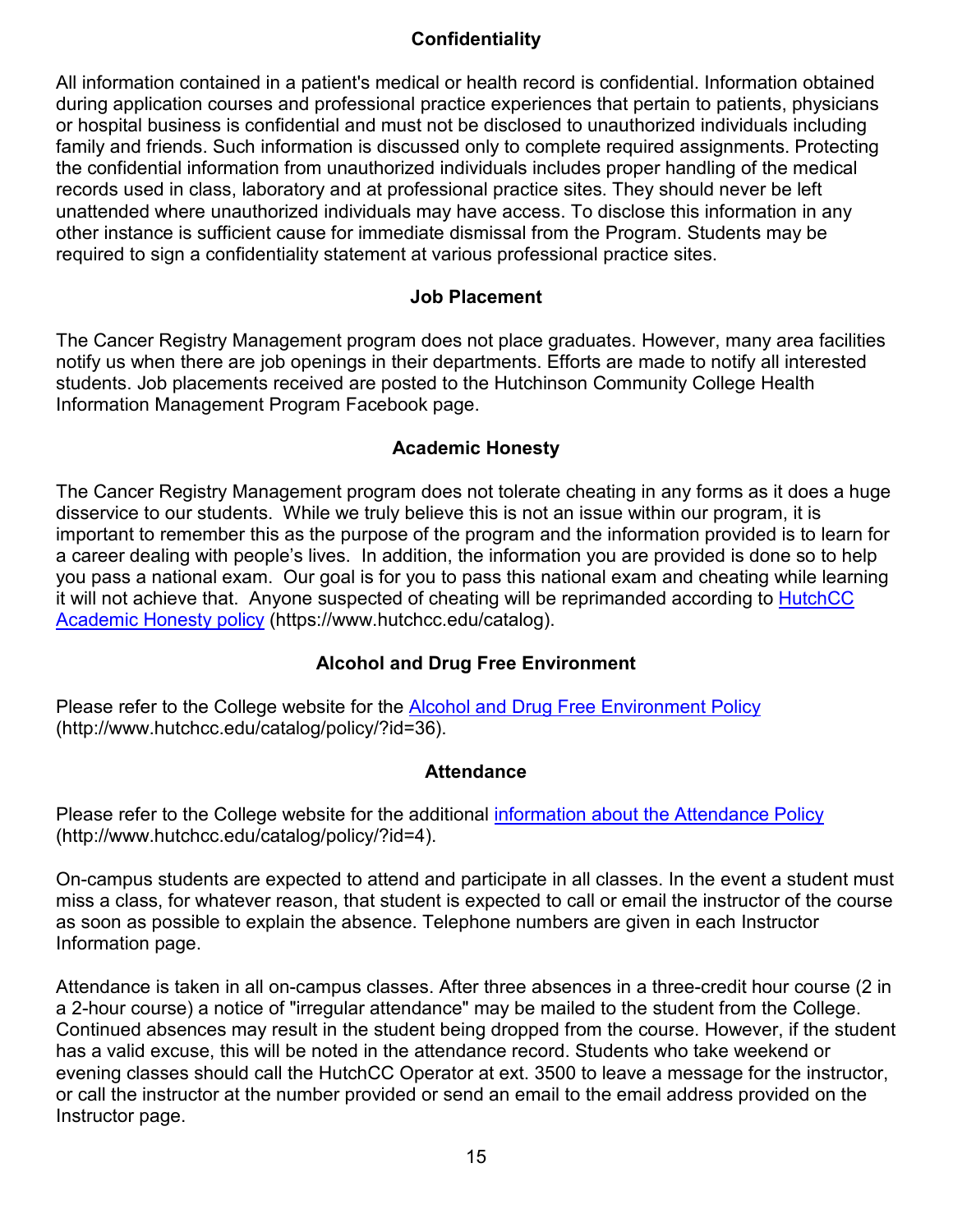Online students are expected to submit their assignments to the instructor within the required time period. Online students may be sent a notice of irregular attendance at the discretion of the instructor if they do not submit assignments within a reasonable period of time or do not log on for extended periods of time.

Attendance during the professional practice experiences is mandatory. Never be late to a professional practice site. If the student is unable to report for the professional practice experience due to illness or emergency, he or she must notify the professional practice site and the Clinical Coordinator prior to the scheduled starting time, except in extreme emergencies. Failure to report to your professional practice site could result in failure of the course. Any absence must be made up at the convenience of the professional practice site so that the student may fulfill the requirements of the professional practice experience.

#### **Student Responsibilities**

<span id="page-15-0"></span>Please refer to the College website for additional [information about Student responsibilities](http://www.hutchcc.edu/catalog/policy/?id=28) (http://www.hutchcc.edu/catalog/policy/?id=28).

Students are expected to be in class on time, ready to work with all assignments completed. Students are expected to be courteous to other class members as well as the instructor. Do not interrupt the speaker, be it the instructor, a guest speaker or another class member. Do not whisper to others during class. Comments, ideas, and questions should be shared with the class. It is the responsibility of the student to ask questions as needed and to meet with the instructor for additional help during the semester. On-campus students are expected to clean their work areas when completed. Remove personal belongings and trash and replace chairs under the desk. Students are expected to clean their work spaces at any professional practice site they visit and be respectful of the site's rules and regulations.

Online students are expected to submit assignments and tests by the due date designated by the instructor. Online students must be courteous to each other during the discussion forums; if not the post may be deleted by the instructor.

Some instructors assign group work. Please be courteous to your classmates and arrange to meet them online and share the workload of any group assignment appropriately.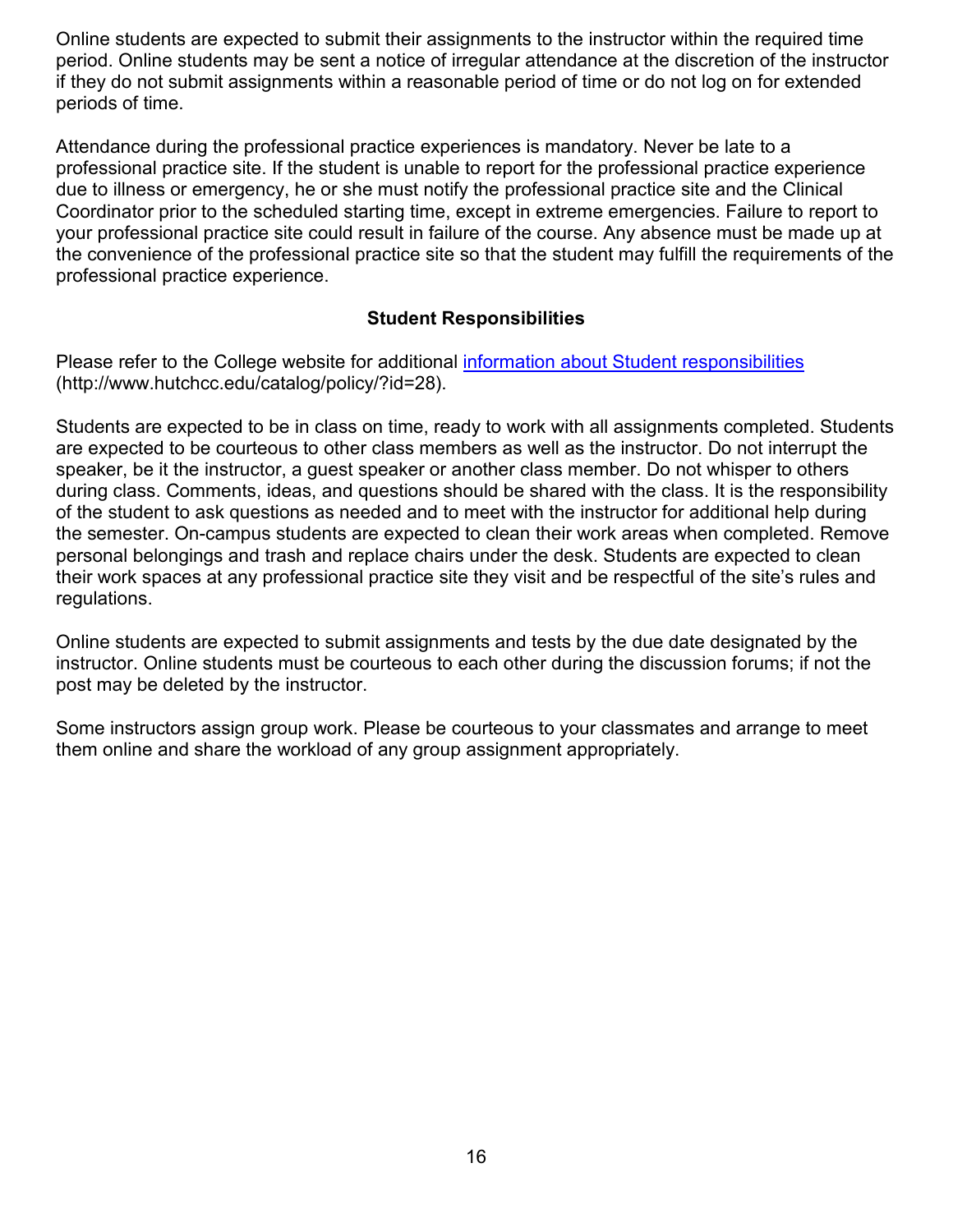## **Evaluations**

#### **Assignments**

<span id="page-16-1"></span><span id="page-16-0"></span>Assignments are due on the date and time specified by the instructor. Unless otherwise specified, late assignments will be accepted until the beginning of the next class period, and the grade for that assignment may be lowered as designated by the instructor on the Instructor Information page for that class. Assignments received after the time period specified by the instructor or the failure to notify the instructor of late work may be given a grade of zero (0) at the discretion of the instructor.

Online students will be given a time period in which to turn in assignments. Variations from the time period may result in a lowering of the grade as designated by the instructor.

#### **Examinations**

<span id="page-16-2"></span>Students must take examinations at the scheduled time. Examination schedules are given well in advance and it is the student's responsibility to be ready to take the exam. If a student is unable to take the test at the scheduled time, the student must notify the instructor prior to the scheduled exam time by calling or emailing the instructor with a message to explain the reason for missing the test. However, the instructor may require that there be no make-up examinations except in extreme emergencies. Students must take the exam before the next class period or risk lowering of the test score as designated by the instructor for that class. Scheduling of the make-up exam with the instructor is the student's responsibility. When a student fails to notify the instructor of the reason for missing the test prior to the exam time the student may be allowed to take the exam before the next class period and the grade may be lowered as designated by the instructor. Grades for exams taken after the next class period may be lowered as designated by the instructor.

Online students will be given a time period in which to take exams and quizzes. Variations from the time period may result in a lowering of the grade as designated by the instructor for that class. Online students should not wait until the last day to take the exam just in case the student is unable to take the exam. Online exams are generally open for an extended period of time.

#### **Quizzes**

<span id="page-16-3"></span>Missed quizzes can only be retaken at the discretion of the instructor. The student may receive a zero (0) for missed quizzes. Please refer to the individual course Instructor Information page.

## **Final Examinations**

<span id="page-16-4"></span>Final examinations are scheduled by the college and are taken at the scheduled date and time. Online students will be given a specified period of time and duration in which to take the final exam. Courses in which there is a comprehensive final exam require a proctor. Information about proctors are explained in individual courses. Students must have at least a D average grade in the course or permission from the instructor to take the final exam.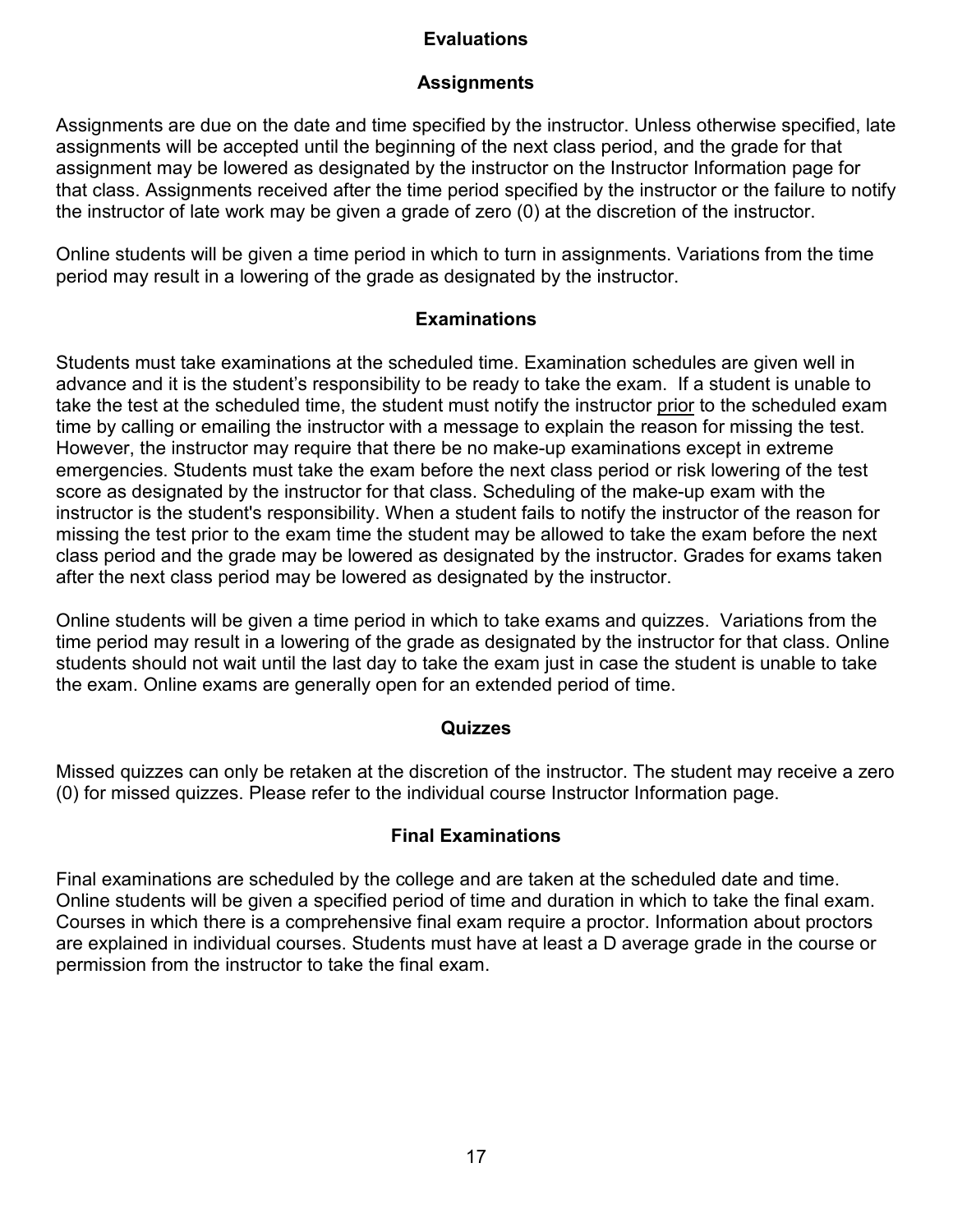# **Grading System**

<span id="page-17-0"></span>Please refer to the College website for [information about grades and GPA](http://www.hutchcc.edu/catalog/policy/?id=13) (http://www.hutchcc.edu/catalog/policy/?id=13).

Unless otherwise noted, the grading scale for the Cancer Registry Management Program is as follows:

- $94 100 = A$
- $88 93 = B$
- $82 87 = C$
- $75 81 = D$
- $0 74 = F$

A grade of C or better is required in all classes in order to graduate from the program. If a student receives a D or F in two core Cancer Registry classes in the same semester, they may be removed from the program and will need to reapply. Students may be allowed only one retake for any class with an HR prefix. If a student withdraws from a course, that enrollment will not count against them. The student may appeal the decision to the HutchCC HIM/CRM Program Director.

## **Complaint Process**

<span id="page-17-1"></span>Hutchinson Community College strives to provide the highest quality service to all stakeholders; concerns may periodically occur that lead to a complaint about a college policy, procedure, or employee's action.

If an individual believes he/she has been treated unfairly with regard to a college or program policy, procedure, or by an employee's action, the college/program recommends that the individual first attempt to informally resolve the concern by direct communication with the college personnel involved. If resolution is not reached, the individual should contact the Program Director, Bonnie Folkerts who will provide them with information if they choose to file a formal complaint with the college.

As an NCRA program, students should be made aware you may also file a complaint with NCRA/FEPRC using the information below:

NCRA FEPRC Administration 1330 Braddock Place, Suite 520 Alexandria, VA 22314 703/299-6640 X314 Complaint information to include: Student name, mailing address, city, state, zip, phone number, email address Name of institution, title of accredited program Name of Faculty/Instructor Name of Program Chair/Department Head Mailing address, city, state, zip, phone number, email address Nature of complaint Supporting document included Signature of student submitting report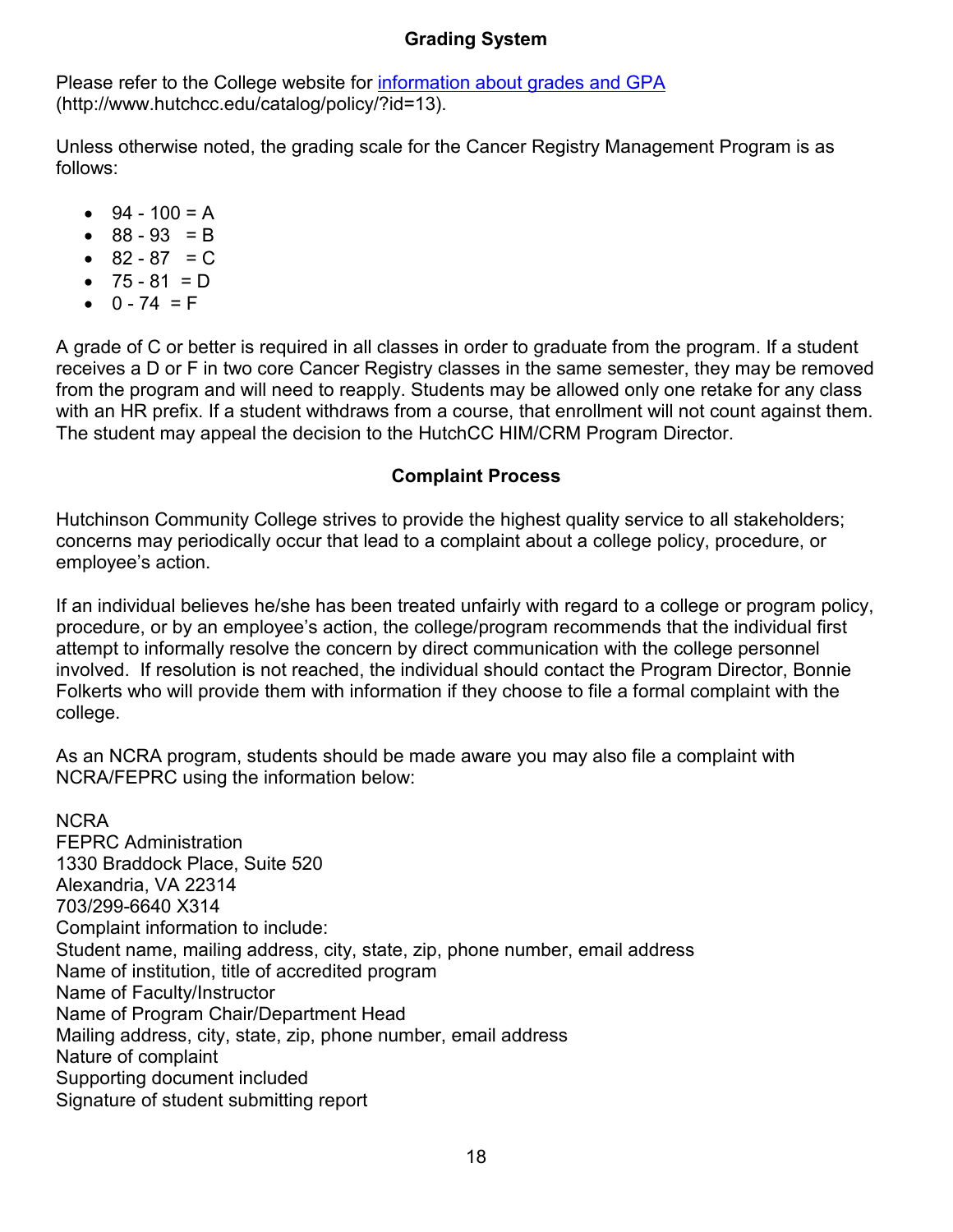# **Professional Associations**

<span id="page-18-0"></span>The [National Cancer Registrars Association \(NCRA\)](http://www.ncra-usa.org/) (http://www.ncra-usa.org/) is the professional organization representing cancer registry management professionals. Students enrolled in HR260 are charged a \$40.00 course fee that is used to pay for his/her NCRA student membership. Students will be directed to the appropriate application during HR260 class to complete the membership. Student membership in this organization is mandatory, as many assignments require the student to utilize the NCRA website.

It is the student's responsibility to maintain his/her membership in NCRA during the course of their studies in the Cancer Registry Management program after the conclusion of the HR260 class.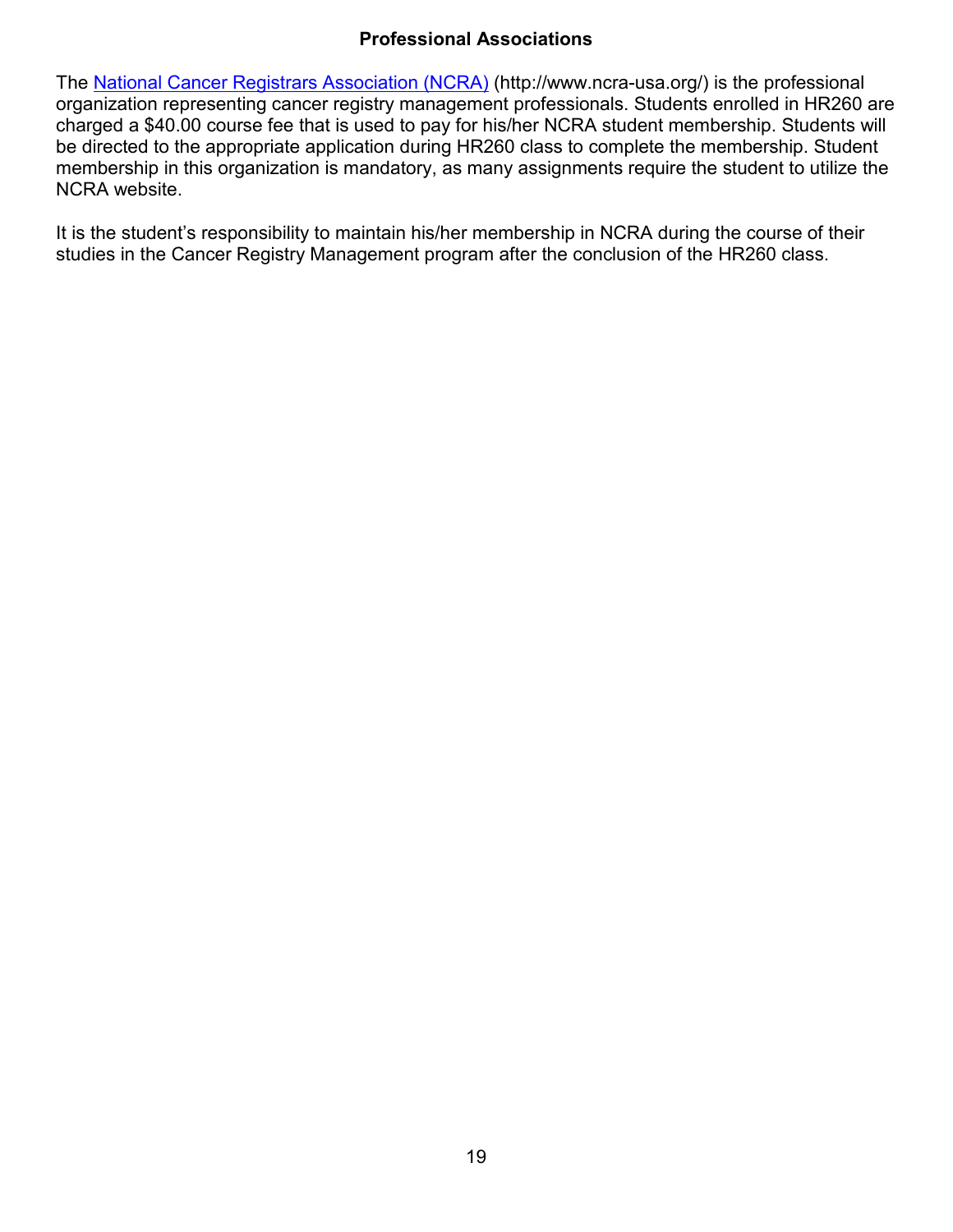# **Appendix 1**

<span id="page-19-0"></span>

| <b>Hutchinson Community College</b><br><b>Cancer Registry Management Program</b><br><b>Readmission Form</b>                                         |      |
|-----------------------------------------------------------------------------------------------------------------------------------------------------|------|
|                                                                                                                                                     |      |
|                                                                                                                                                     |      |
|                                                                                                                                                     |      |
|                                                                                                                                                     |      |
| Reason(s) for leaving the CRM Program                                                                                                               |      |
| and the control of the control of the control of the control of the control of the control of the control of the<br>Reason(s) for GPA less than 2.5 |      |
|                                                                                                                                                     |      |
|                                                                                                                                                     |      |
| the control of the control of the control of the control of the control of the control of                                                           |      |
| What would you do differently to ensure success in the CRM Program:                                                                                 |      |
|                                                                                                                                                     |      |
| <u> 1999 - Johann John Harry Harry Harry Harry Harry Harry Harry Harry Harry Harry Harry Harry Harry Harry Harry</u>                                |      |
| <b>CRM Use:</b>                                                                                                                                     |      |
| GPA in required CRM program courses:                                                                                                                |      |
| Readmission form reviewed by:                                                                                                                       |      |
|                                                                                                                                                     |      |
|                                                                                                                                                     |      |
| Name                                                                                                                                                | Date |
| Decisions and recommendations by the selection committee:                                                                                           |      |
|                                                                                                                                                     |      |
|                                                                                                                                                     |      |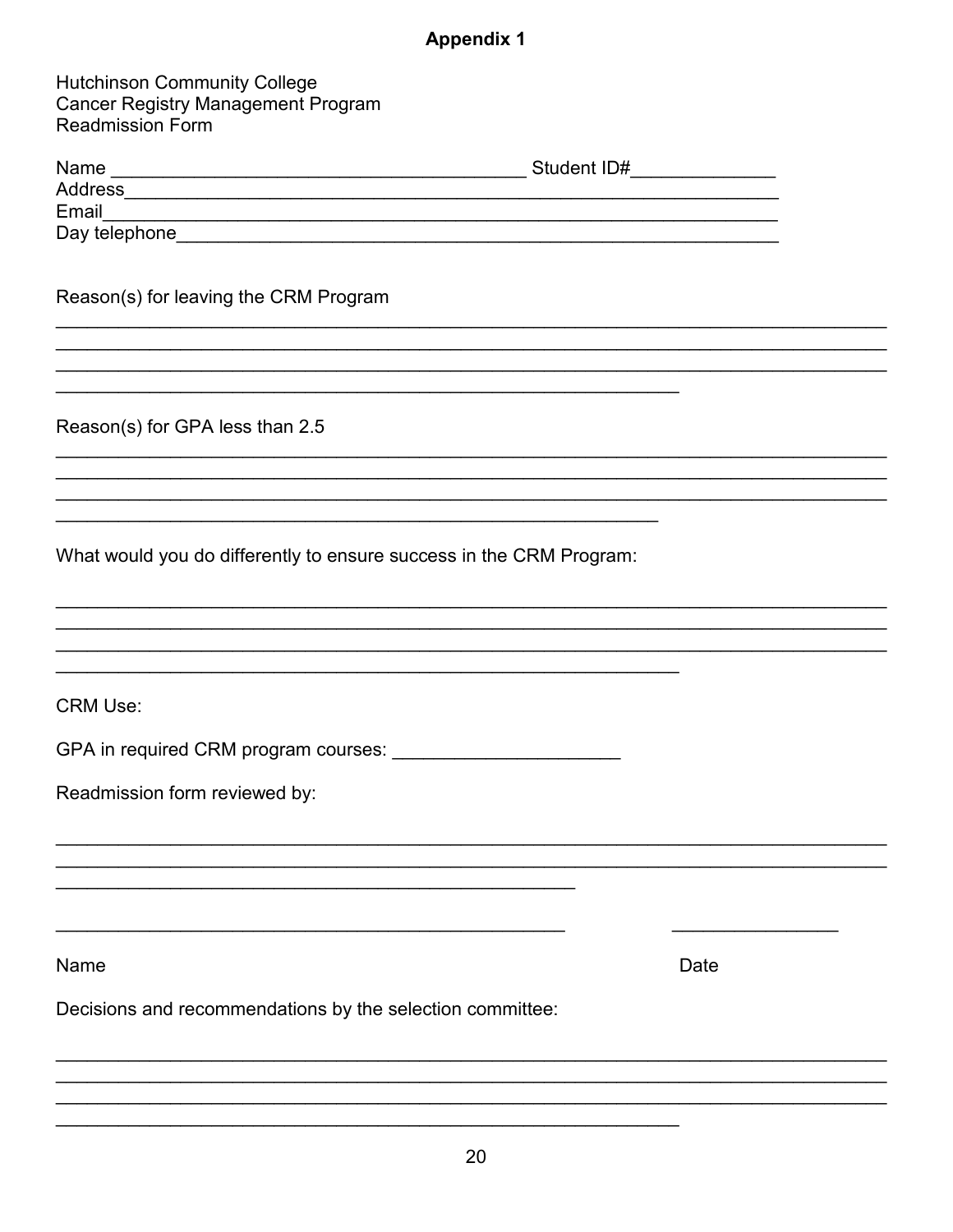

Hutchinson Community College Cancer Registry Management Program Peel Allied Health Center 1 West Ninth Avenue Hutchinson, KS 67501 (620) 694-2455 or (620) 694-2468 Fax: (620) 694-2490

#### <span id="page-20-0"></span>**Appendix 2: Health Forms**

| Name                                |                                 | Date of Birth  |     |
|-------------------------------------|---------------------------------|----------------|-----|
| <b>Address</b>                      | City                            | <b>State</b>   | Zip |
| Email                               | Phone                           | Student ID#    |     |
| Health Insurance: Yes<br>No         | Company/Policy #                |                |     |
| Do any blood relatives have: Asthma | <b>Diabetes</b>                 | Kidney disease |     |
| <b>Hay Fever</b><br>Cancer          | Mental illness<br>Heart disease |                |     |

## **Health History**

<span id="page-20-1"></span>Have you ever had or do you have any of the following?

| <b>Condition</b>            | Y. | <b>N</b> | <b>Condition</b>                   | Y | N | <b>Condition</b>        | Υ | N |
|-----------------------------|----|----------|------------------------------------|---|---|-------------------------|---|---|
| fainting/dizziness          |    |          | epilepsy                           |   |   | kidney disease          |   |   |
| abnormal fatigue            |    |          | severe headaches                   |   |   | liver disease           |   |   |
| Unusual weight<br>gain/loss |    |          | chest pain/heart condition         |   |   | urinary tract infection |   |   |
| malignant tumor             |    |          | chronic cough                      |   |   | venereal disease        |   |   |
| benign tumor                |    |          | High blood pressure                |   |   | amputations             |   |   |
| anemia                      |    |          | shortness of breath<br>back injury |   |   |                         |   |   |
| allergies                   |    |          | varicose veins                     |   |   | arthritis               |   |   |
| mental/nervous<br>disorder  |    |          | stomach/duodenal ulcer             |   |   | eye injury/disease      |   |   |
| head injury                 |    |          | diabetes                           |   |   | any surgical procedure  |   |   |

Describe any of the conditions above marked yes:

<span id="page-20-2"></span>If any of the conditions above are marked yes, do you need accommodations from the college to allow you to have equal access in the clinical setting? Yes No

\_\_\_\_\_\_\_\_\_\_\_\_\_\_\_\_\_\_\_\_\_\_\_\_\_\_\_\_\_\_\_\_\_\_\_\_\_\_\_\_\_\_\_\_\_\_\_\_\_\_\_\_\_\_\_\_\_\_\_\_\_\_\_\_\_\_\_\_\_\_\_\_\_\_\_\_\_\_\_\_ \_\_\_\_\_\_\_\_\_\_\_\_\_\_\_\_\_\_\_\_\_\_\_\_\_\_\_\_\_\_\_\_\_\_\_\_\_\_\_\_\_\_\_\_\_\_\_\_\_\_\_\_\_\_\_\_\_\_\_\_\_\_\_\_\_\_\_\_\_\_\_\_\_\_\_\_\_\_\_\_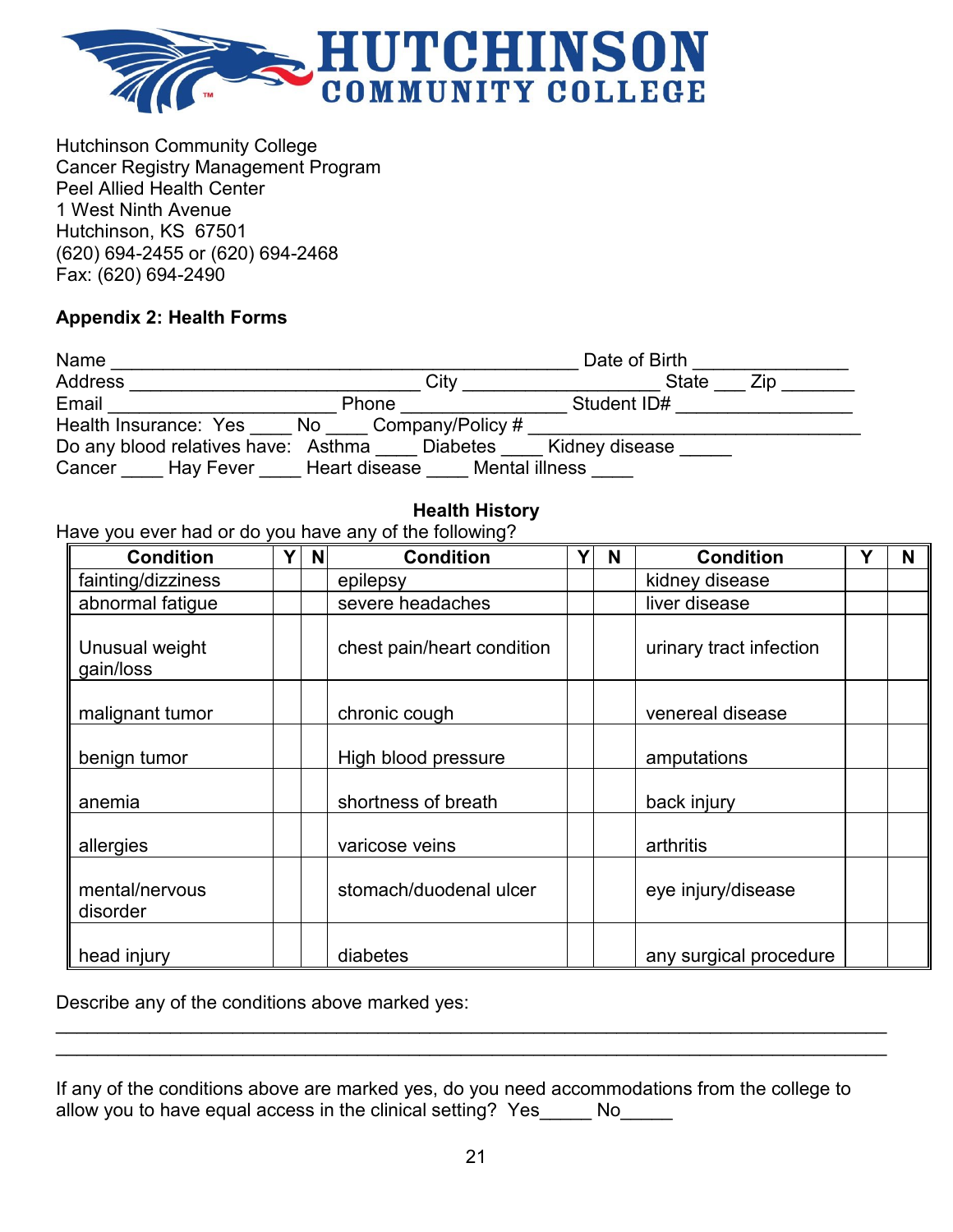## **Physical Examination**

(completed by physician)

On examination do you find any abnormalities:

| <b>Condition</b>                                 | Y | N | <b>Condition</b>                                                                                                                                                                          | Y | N                         | <b>Condition</b>          | Y | N |
|--------------------------------------------------|---|---|-------------------------------------------------------------------------------------------------------------------------------------------------------------------------------------------|---|---------------------------|---------------------------|---|---|
| Head                                             |   |   | Chest                                                                                                                                                                                     |   | <b>Circulatory System</b> |                           |   |   |
| Ears                                             |   |   | <b>Breasts</b>                                                                                                                                                                            |   |                           | <b>Extremities</b>        |   |   |
| Hearing                                          |   |   | Lungs                                                                                                                                                                                     |   |                           | Lymph System              |   |   |
| Eyes                                             |   |   | Heart                                                                                                                                                                                     |   |                           | Hernia                    |   |   |
| <b>Nose</b>                                      |   |   | Abdomen                                                                                                                                                                                   |   |                           | Hygiene                   |   |   |
| Throat                                           |   |   | Bones, Joints, Muscles                                                                                                                                                                    |   |                           | <b>General Appearance</b> |   |   |
| Neck                                             |   |   | <b>Neurological System</b>                                                                                                                                                                |   |                           | *Rectal/Pelvic            |   |   |
| *Not required unless indicated by health history |   |   |                                                                                                                                                                                           |   |                           |                           |   |   |
|                                                  |   |   | Height Meight Blood pressure Pulse                                                                                                                                                        |   |                           |                           |   |   |
|                                                  |   |   |                                                                                                                                                                                           |   |                           |                           |   |   |
|                                                  |   |   | After this examination, do you believe the health history, physical examination, and psychological<br>impressions qualify this student to undertake training in health care institutions? |   |                           |                           |   |   |

Yes \_\_\_\_\_\_\_ No \_\_\_\_\_\_

Remarks:

Signature: \_\_\_\_\_\_\_\_\_\_\_\_\_\_\_\_\_\_\_\_\_\_\_\_\_\_\_\_\_\_\_\_\_\_\_\_\_\_\_\_ Date: \_\_\_\_\_\_\_\_\_\_\_

All records submitted to the college are kept confidential. They become the property of Hutchinson Community College. This report will not be given to any third party without the written consent of the student.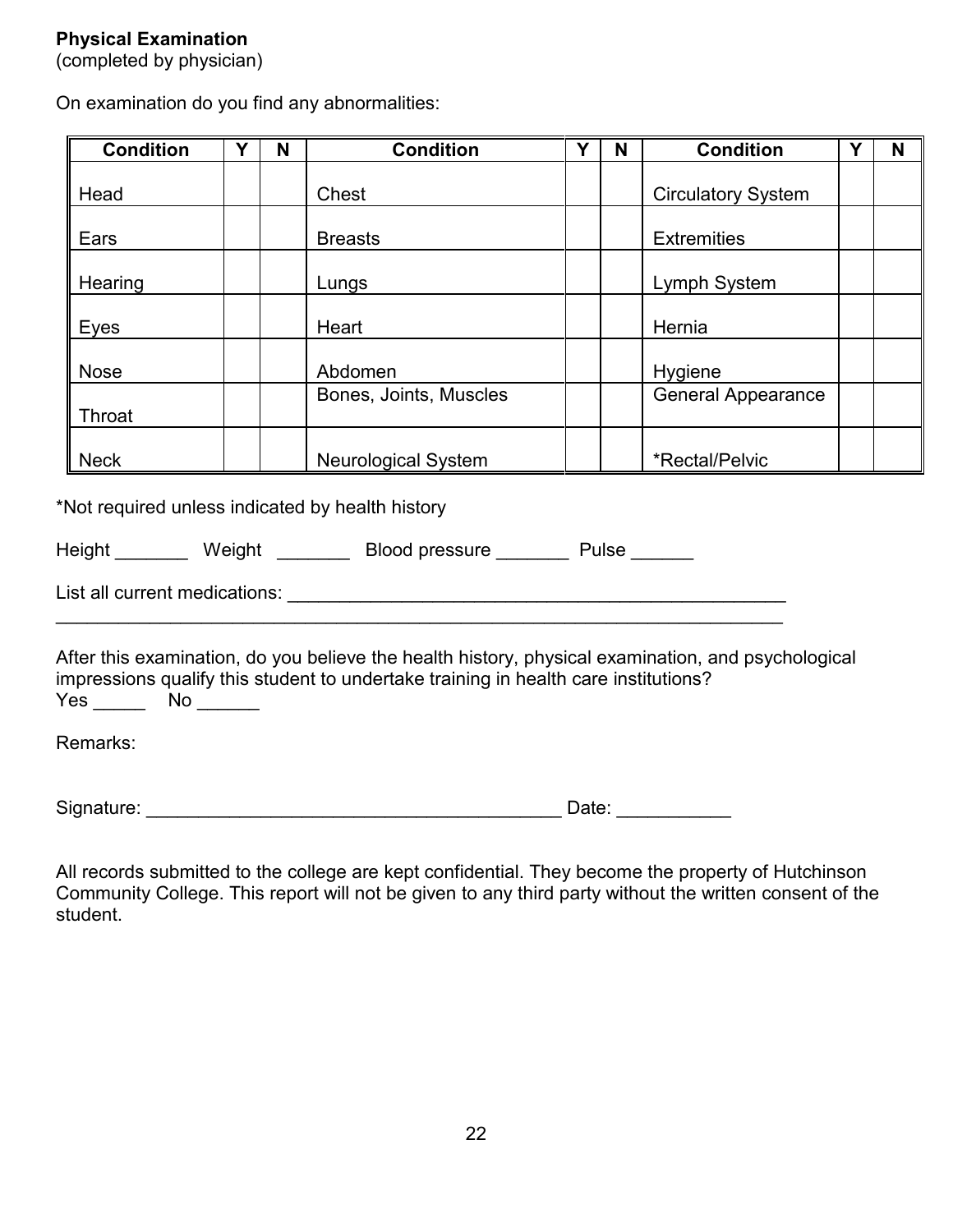Hutchinson Community College Health Information Management program Immunization Record

Student Name

Please document the following items:

| 1. Tuberculosis screening (required within last 12 months) |                                                                                                          |  |  |  |  |
|------------------------------------------------------------|----------------------------------------------------------------------------------------------------------|--|--|--|--|
| Date                                                       | Results                                                                                                  |  |  |  |  |
| 2. Measles                                                 | no verification required – born before 1957<br>serologic evidence of immunity<br>documentation of 2 MMRs |  |  |  |  |

- 3. Mumps \_\_\_\_\_\_\_\_ no verification required born before 1957 **Example 10 Serologic evidence of immunity** \_\_\_\_\_\_\_\_ documentation of 2 MMRs
- 4. Rubella \_\_\_\_\_\_\_\_ no verification required born before 1957 serologic evidence of immunity \_\_\_\_\_\_\_\_ documentation of 2 MMRs
- 5. Varicella \_\_\_\_\_\_\_\_ individual states a positive history of chicken pox/herpes zoster documentation of 2 doses of varicella vaccine positive varicella titer (date)
- 6. Hepatitis B \_\_\_\_\_\_\_\_ documentation of 3 doses of hepatitis B vaccine
	- Date #1\_\_\_\_\_\_\_\_\_\_
	- Date  $#2$
	- Date #3
- T. Tdap (DPT) Signed declination/refusal of vaccinations statement<br>documentation of **one** booster dose of **Tdap** 7. Tdap (DPT) \_\_\_\_\_\_\_\_\_ documentation of **one** booster dose of **Tdap**
- vaccine within last 10 years. Date given\_\_\_\_\_\_\_\_\_\_\_\_ --or documentation of TD if given in last two years. Date given Needs Tdap at 2-year anniversary. --OR—
	- Tetanus / Diphtheria within last 10 years, if over age 64.

| Date given |  |  |
|------------|--|--|
|            |  |  |
|            |  |  |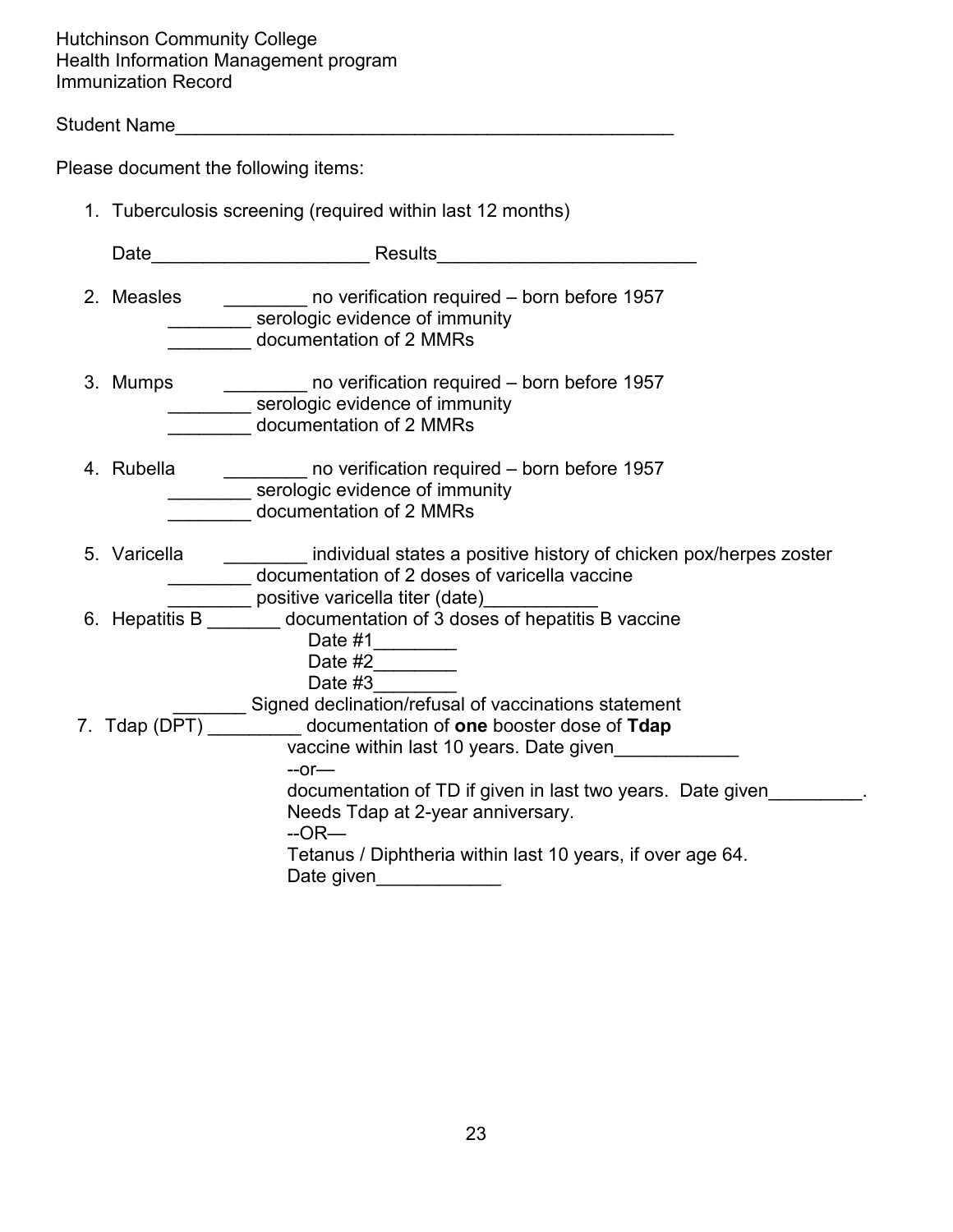#### Hutchinson Community College Health Information Management program Immunization Record - continued

8. Transmissible Infections\_\_\_\_\_\_\_\_\_ individual states no known infection as of \_\_\_\_\_\_(date)

|  |  |  |  | 9. Influenza vaccine (if required by facility) |  | (date) |
|--|--|--|--|------------------------------------------------|--|--------|
|--|--|--|--|------------------------------------------------|--|--------|

10.COVID-19 vaccines (if required by facility) \_\_\_\_\_\_\_\_\_\_\_\_\_\_\_\_\_\_\_ (dates)

|                          | Date _______________  |
|--------------------------|-----------------------|
|                          | Phone _______________ |
| Address                  |                       |
|                          |                       |
|                          |                       |
| <b>Student Signature</b> | Date                  |
| <b>Print Name</b>        |                       |